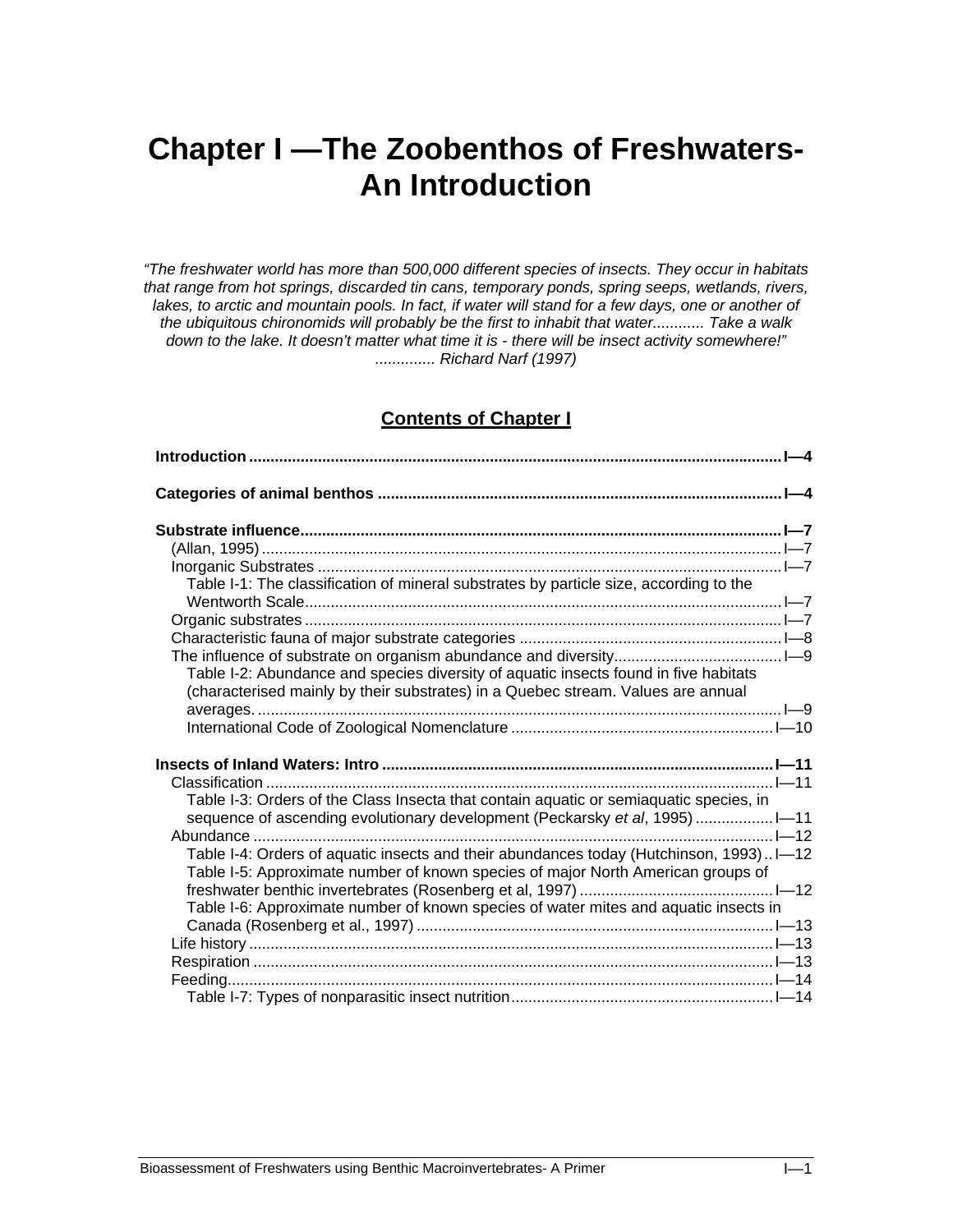| Table I-8: Recognition characteristics of commoner forms of aquatic insect larvae               |  |
|-------------------------------------------------------------------------------------------------|--|
|                                                                                                 |  |
| Forms in which the immature stages (commonly known as nymphs) are not remarkably                |  |
| different from the adults. The wings develop externally and are plainly visible upon the        |  |
|                                                                                                 |  |
| Forms in which the immature stages differ very greatly from the adults of the same              |  |
| species, being more or less worm-like, having wings developed internally and not visible        |  |
| from the outside, and having the legs shorter, rudimentary, or even wanting (larvae proper)I-16 |  |
| Further characters of some common dipterous larvae: these are distinguished from                |  |
|                                                                                                 |  |
|                                                                                                 |  |
|                                                                                                 |  |
|                                                                                                 |  |
|                                                                                                 |  |
| Insects of Inland Waters: Lower Insects Aquatic Only in Their Juvenile StagesI-20               |  |
| Superphylum Arthropoda, Phylum Entoma, Subphylum Uniramia, Superclass Hexapoda,                 |  |
|                                                                                                 |  |
|                                                                                                 |  |
| Superphylum Arthropoda, Phylum Entoma, Subphylum Uniramia, Superclass Hexapoda,                 |  |
|                                                                                                 |  |
|                                                                                                 |  |
|                                                                                                 |  |
|                                                                                                 |  |
|                                                                                                 |  |
|                                                                                                 |  |
| Order Diptera (Two-winged or "true flies") (Flies, Mosquitoes, Midges) (Chapter XII) I-20       |  |
| Families Chironomidae (true midges)- (Chapter XIII), Culicidae (mosquitoes)- (Chapter XIV),     |  |
| Tipulidae (crane flies)- (Chapter XV), Simuliidae (black flies)- (Chapter XVI), and             |  |
|                                                                                                 |  |
|                                                                                                 |  |
| Superphylum Arthropoda, Phylum Entoma, Subphylum Uniramia, Superclass Hexapoda I-20             |  |
|                                                                                                 |  |
|                                                                                                 |  |
|                                                                                                 |  |
| Superphylum Arthropoda, Phylum Entoma, Subphylum Uniramia, Superclass Hexapoda,                 |  |
|                                                                                                 |  |
|                                                                                                 |  |
|                                                                                                 |  |
|                                                                                                 |  |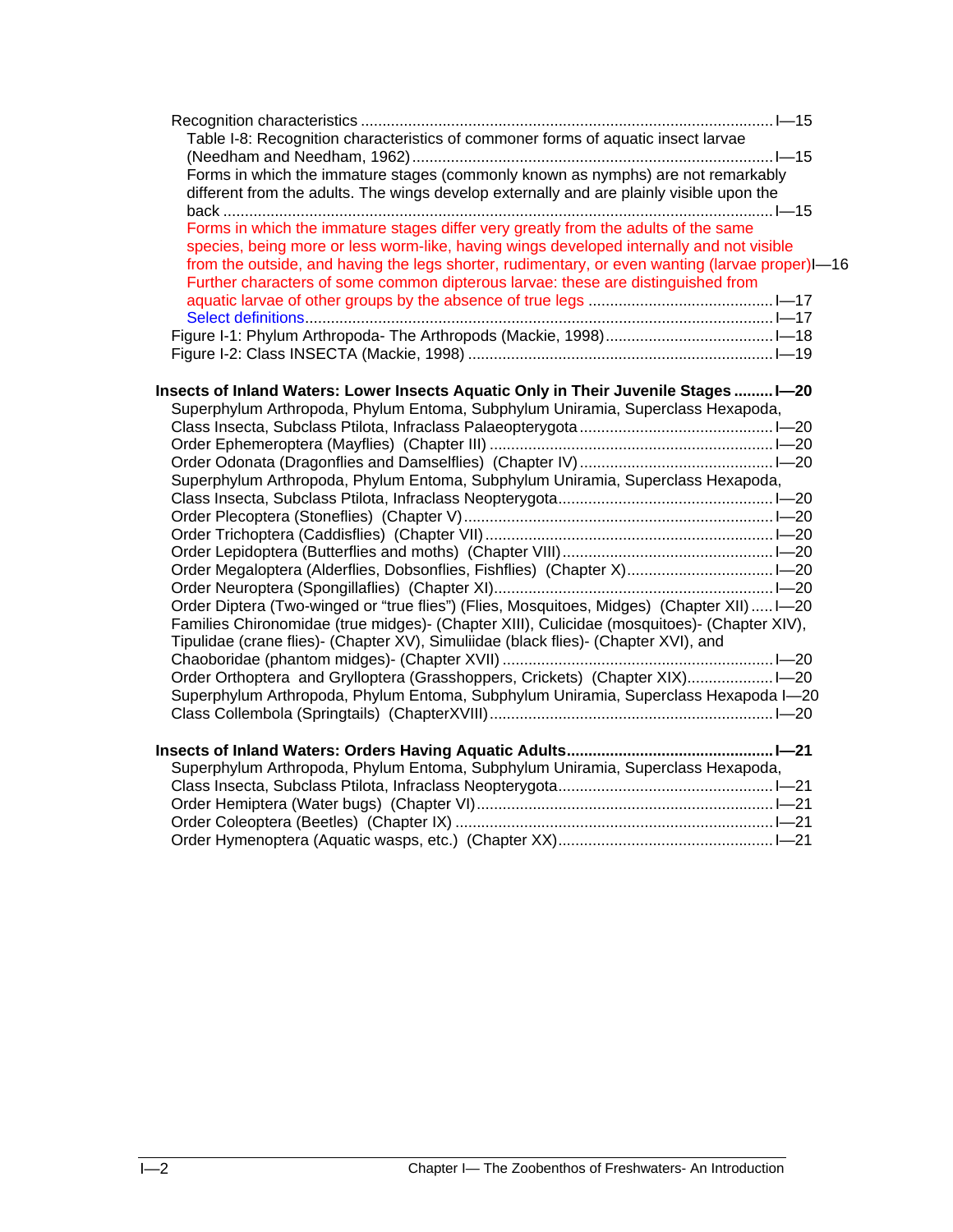| Superphylum Arthropoda, Phylum Entoma, Subphylum Chelicerata, Class Arachnida,            |  |
|-------------------------------------------------------------------------------------------|--|
| Subclass Acari, Order Acariformes Suborder Prostigmata (= suborder Trombidiformes, =      |  |
|                                                                                           |  |
|                                                                                           |  |
| Superphylum Arthropoda, Phylum Entoma, Subphylum Crustacea (Chapter XXII) I-22            |  |
|                                                                                           |  |
| Superorder Peracarida, Order Amphipoda (Scuds) and Order Isopoda (Sowbugs) (Chapter       |  |
|                                                                                           |  |
| Superorder Eucarida, Order Decapoda (Shrimps, Crabs, etc.), Order Mysidacea (Opossum      |  |
|                                                                                           |  |
|                                                                                           |  |
|                                                                                           |  |
|                                                                                           |  |
| Class, Maxillopoda, Subclass Branchiura, Order Arguloida (Fish lice) (Chapter XXII)  I-22 |  |
|                                                                                           |  |
|                                                                                           |  |
|                                                                                           |  |
|                                                                                           |  |
|                                                                                           |  |
|                                                                                           |  |
|                                                                                           |  |
| Phylum Platyhelminthes (The Flatworms), Class Turbellaria (Flatworms or                   |  |
|                                                                                           |  |
|                                                                                           |  |
|                                                                                           |  |
|                                                                                           |  |
| Phylum Cnidaria (The Freshwater Jellyfish and Hydras), Class Hydrozoa (Hydroids and       |  |
|                                                                                           |  |
|                                                                                           |  |
|                                                                                           |  |

|--|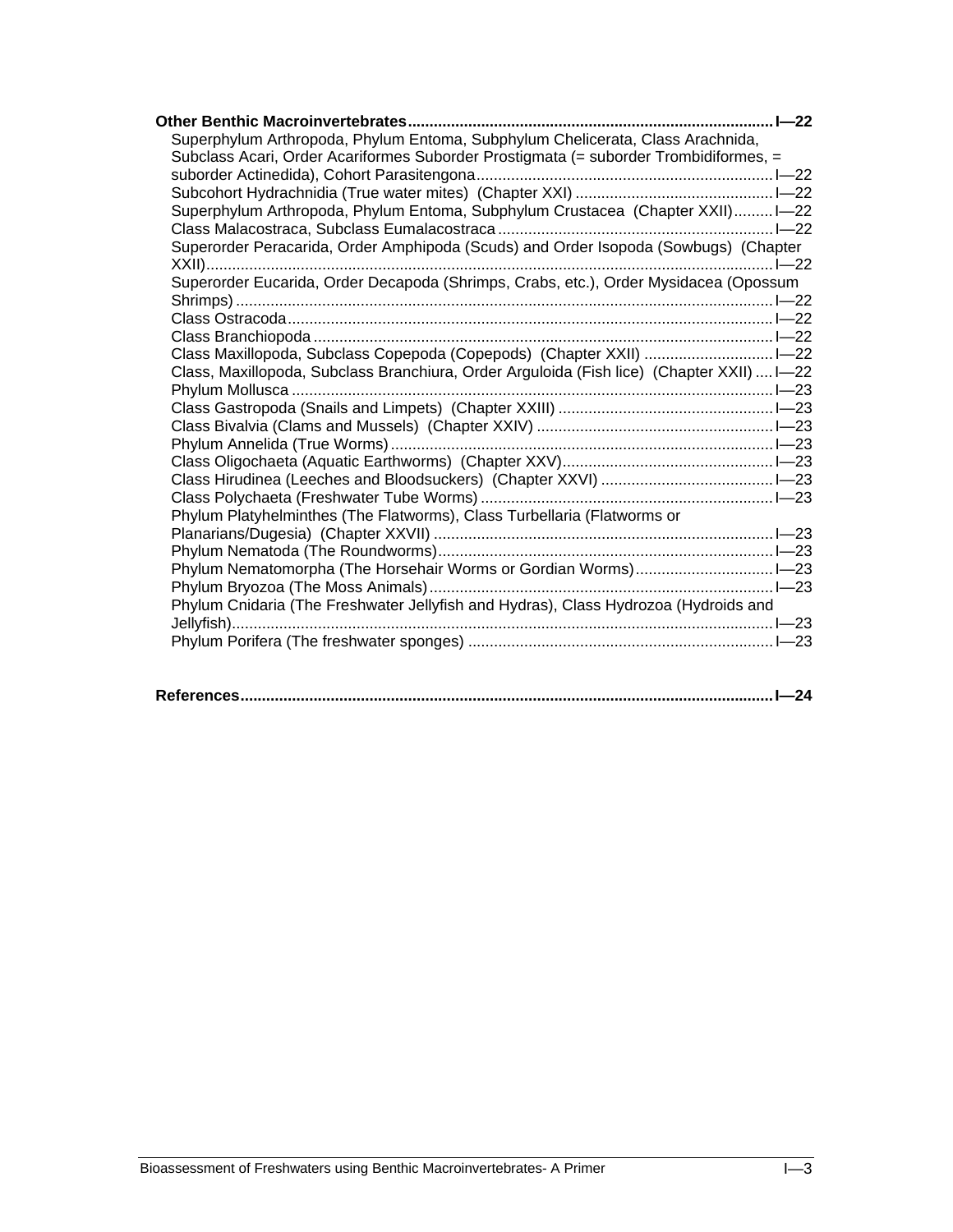# **Introduction**

The benthic animals inhabiting lakes constitute an extremely diverse assemblage, both taxonomically and ecologically. There is usually a great proportion of insects present in striking contrast to what is met with in the sea. Except in the freshwater sponges and coelenterates with photosynthetic symbionts and in the groups of larger nektobenthic animals, mostly arthropods and fishes that find their food by sight, the occurrence of zoobenthos seems less affected by the light gradient than would be expected, as most groups of benthic animals have representatives that extend far into the dysphotic zone.

The number of species may be very large, particularly in the chironomids which are often the most numerous species present. The ecological specialization in the larvae is very great and of enormous importance in lake classification on account of the variation in tolerance of oxygen and other environmental conditions, so that in stratified lakes the hypolimnetic zones having different oxygen concentrations and different physical types of sediment have different chironomid inhabitants. *Since the different species are in most cases at least generally and in some cases specifically determinable from their fossilized head capsules, study of these larvae can give a great deal of paleolimnological data. Fortunately they have been intensively studied, most in connection with lake classification, notably by Thienemann*.

In the evolution of the freshwater biota, it is reasonable to suspect the sponges, Coelenterata, annelids, bivalves and lower gastropod molluscs, most crustacean groups, the Cyclostomata, and ultimately the fishes, as having moved from the sea to fresh water directly, while the insects entered fresh water from the land. Though the history of more phyla involves a direct aquatic path than an indirect path over land, the insects are much more prominent than the other groups in all except the largest lakes.

# **Categories of animal benthos**

The benthic animals of lakes constitute an extremely diverse assemblage, containing representatives of almost every major group of animals living in fresh water. Most insects, supposedly on the order of 500,000 species, in both immature and adult stages live in some sort of terrestrial habitat. The total number of aquatic insect species is estimated at over 40,000. Two patterns of life history are; those in which all stages are passed in water (e.g. Hemiptera, Coleoptera) number about 9000, while those in which the adult emerges as a terrestrial or aerial being number over 30,000 species, mostly in the Diptera. The fourth possible logical set, namely more or less terrestrial but usually hygrophil larvae with aquatic adults, is limited as far as is known to the beetles of the families Hydraenidae and Dryopidae (ca. 100 species of Coleoptera).

- ♦ **In striking contrast to the marine benthos, insects are extremely important and are proportionately more abundant in dilute oligotrophic lakes than in less dilute eutrophic waters.** It is possible that this is related to the insects being of terrestrial origin and so less able to take up calcium and other essential substances from fresh water than are soft-bodied and other invertebrates of marine affinities; on this hypothesis, which is clearly not universally valid, insects usually obtain most of what they need by mouth but compete less well with animals having other means of absorption when the needed ions are abundant.
- ♦ It has been suggested that in the less eutrophic regions, the noninsectan community, ultimately derived directly from the sea, would consist of animals that at some stages depended on dissolved inorganic ions as a source of nutrients, and that such substances would be enriched where such animals lived. The insectan communities being derived from the land would have lost this capacity and, insofar as they have become important members of the fauna of electrolyte-poor water, probably receive their inorganic nutrients from solid food blown or washed into the lake. It was further suggested that the absence of these insects in the noninsectan community is due to the high level of various invertebrates dependent on dissolved nutrients being able to produce large enough populations of predators to limit severely the survival of insect eggs.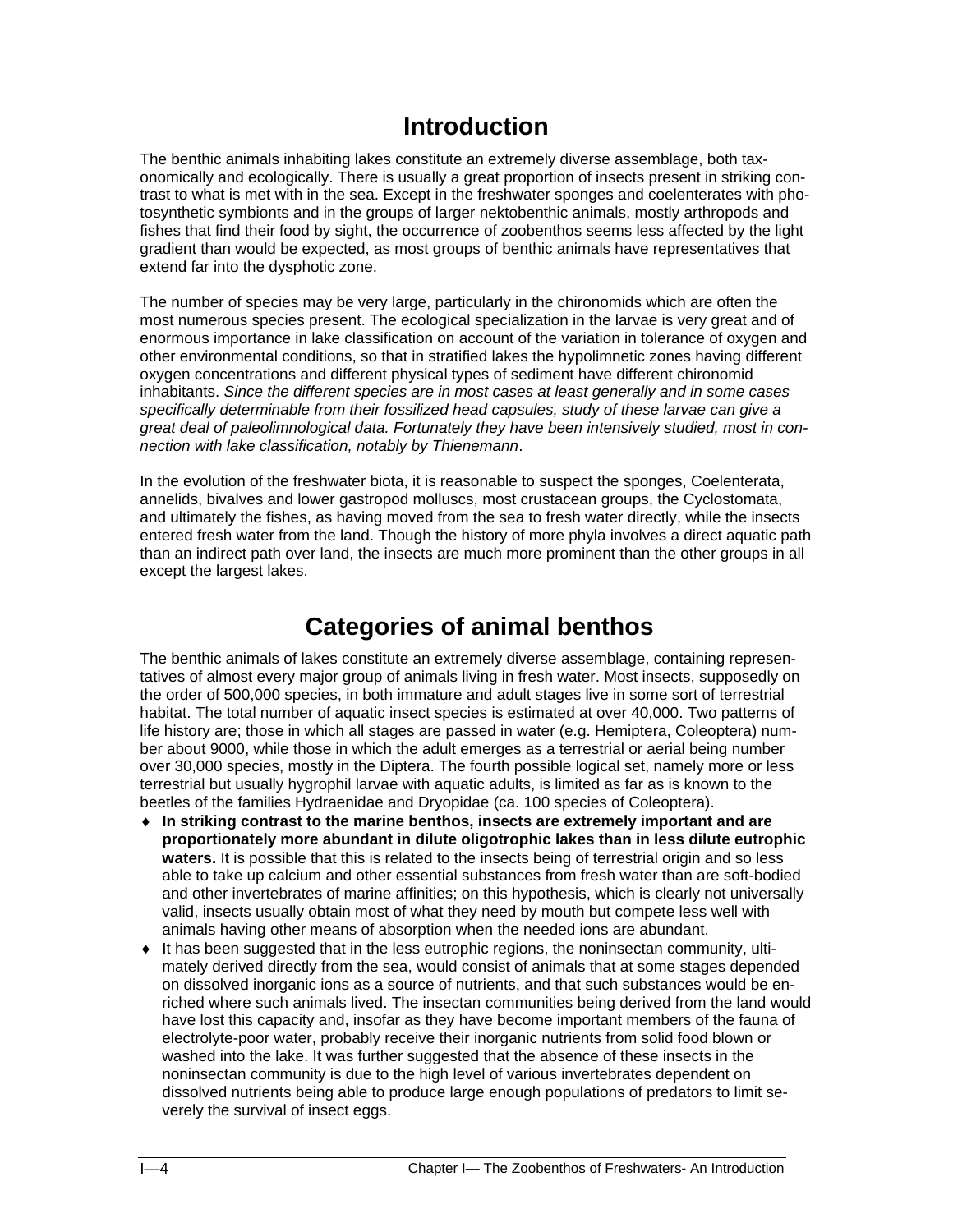⇒ "Though this hypothesis to me is very reasonable, it is characteristic of much of benthic ecology, in which the simplest situation depends on a complicated, often hidden, set of interspecific interactions. .............. Yet in the simplest form the hypothesis seems unlikely to be true. There is evidence that runs counter to it. All the lower insects- Odonata, Ephemeroptera, and Plecoptera- have salt-absorbing organs on the gills, and there are dragonfly nymphs that do need more electrolytes in solution than might be expected. The dragonfly Libellula as a nymph requires more salt than most other freshwater animals". .................................... G. Evelyn Hutchinson a.k.a. Father of modern Limnology and the modern Darwin (1993).

A size categorization roughly into the macrobenthos ( $\geq 1000 \text{ µm}$ ), mesobenthos (500-1000  $\text{µm}$ ), and microbenthos ( $\leq 500 \text{ }\mu\text{m}$ ) is used. The same sorts of distinction that have been made in the case of benthic algae apply also to animal benthos.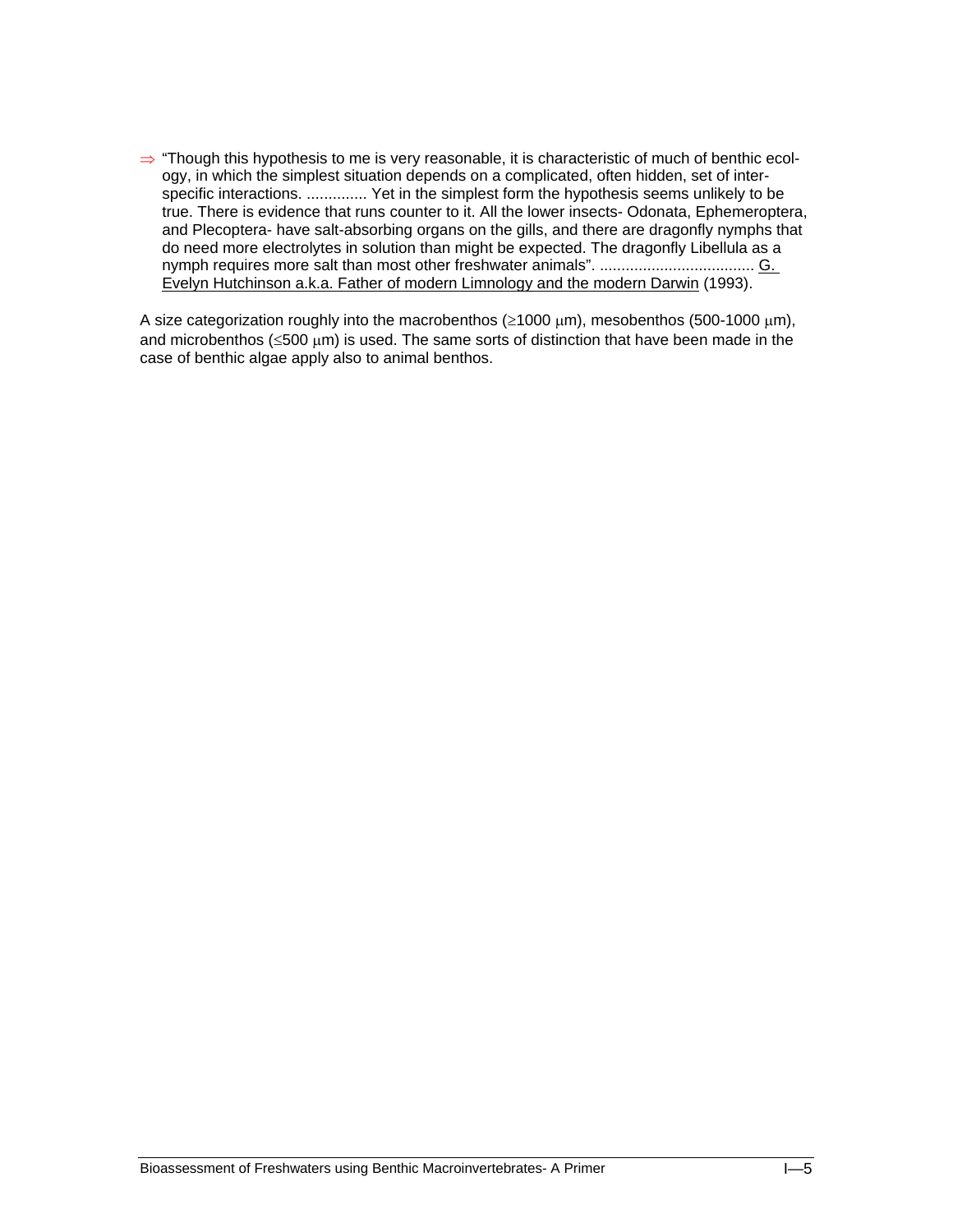The following qualitative categories are convenient if not particularly tidy:

- I. Truly haptobenthic or periphytic animals living attached to a solid substratum, whether permanently, as adults only (sessile haptobenthos), or during most of their lives with intermittent periods of wandering (subsessile haptobenthos). The sessile members are flagellate and ciliate Protista, sponges, Cordylophora among the Coelenterata, sessile Rotifera, Urnatella among the Endoprocta, all Ectoprocta save Cristatella (which is subsessile), and a few bivalve molluscs. The subsessile members include some ciliates, the Hydridae among the Coelenterata, Cristatella in the Ectoprocta, a few molluscs, and, less typically, various insect larvae.
- II. Animals living free in the haptobenthos and capable of movement among the attached organisms. These constitute the lasion. It consists of a great number of species of Protista, Turbellaria, Nemertea, Nematoda, Rotifera, Gastrotricha, Oligochaeta, Tardigrada, and most fresh water groups of small arthropods. The whole category in some ways provides a small-scale aquatic analogue to the insects and small mammals in an herbaceous plant community. The members of the analogous terrestrial community must presumably be larger to prevent destruction by evaporation.
- III. Motile animals, larger than those of category II, either poor swimmers or unable to swim at all and habitually not leaving the substratum. Such animals have linear dimensions greater than the thickness of a typical growth of haptobenthic algae and its accompanying sessile animals. They move through or over this growth on which they may feed. Nearly all gastropod molluscs, some insects, and a few Crustacea such as Asellus belong here. Among the molluscs, some may move on to the surface film. As formally the most typical benthic animal community, they may be termed eubenthos.
- IV. Motile swimming animals, again larger than the thickness of the haptobenthos; these animals are essentially nektobenthos, feeding on bottom-living organisms but moving from place to place in search of food in the free water. They are in some ways analogous to birds living on herbs, bushes, or trees, but likewise moving from place to place to forage. The category includes a few soft-bodied invertebrates, notably leeches, the most benthic malacostracan Crustacea, a vast number of insects, and quite reasonably some fishes. The nektobenthos is presumably the most numerous taxonomic group in the lacustrine fauna and forms a transition to the nekton.
- V. Animals living on or in mud and moving through it, constituting the animal herpobenthos. These organisms live mainly in fairly deep water below the higher vegetation. The category consists of organisms of a great range of sizes. The group is very numerous in spite of the uniformity in their part of the benthic habitat. It consists largely of insect larvae notably of Chironomidae, but it also includes Protista that are relatively little known, some flatworms, a large number of nematodes, some oligochaetes, many small and a few larger Crustacea, and many bivalve molluscs. In general, the typical herpobenthos is found on the deeper parts of the lake bottom. Some members of categories III and IV may extend into deep water and here live moving over, rather than through, the mud.
- VI. A final category of the benthos involves the psammon, or sand fauna. This may be regarded in a way as a shallow-water alternative to the herpobenthos from which the finest particles have been washed out. It has mainly been studied in the psammolittoral, where there is often a triphasic arrangement of liquid, solid, and gas in which a very interesting fauna develops.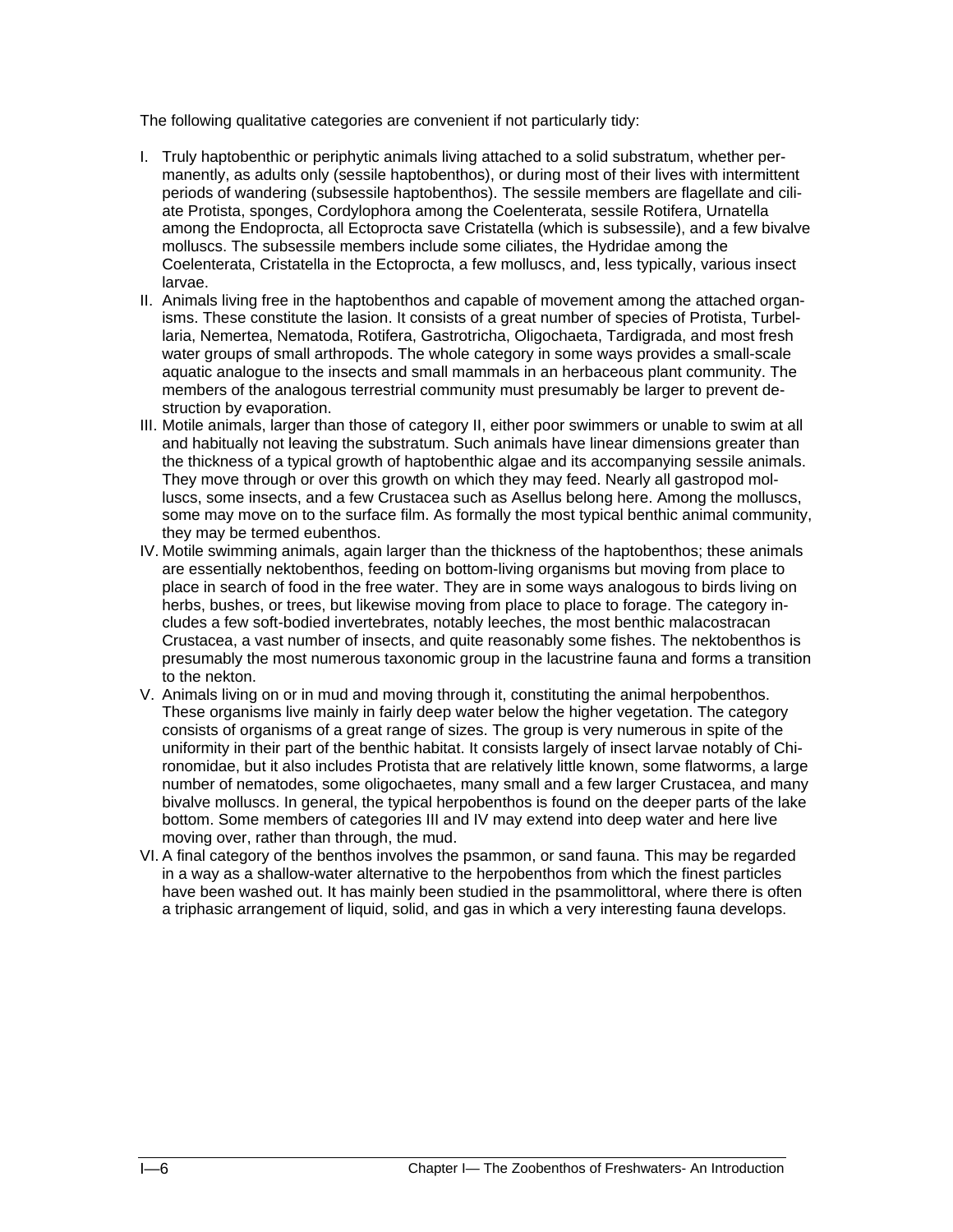# **Substrate influence**

# **(Allan, 1995)**

Substrate is a complex aspect of the physical environment. What comes to mind first are the cobbles and boulders in the bed of a mountain stream, and silts and sands that are more typical of lowland rivers. Organic detritus is found in conjunction with mineral material, and can strongly influence the organism's response to substrate. Determination of the role of substrate is further complicated by its tendency to interact with other environmental factors. Fro example, slower currents, finer substrate particle size and (possibly) lower oxygen are often correlated. In addition, the size and amount of organic matter, which affect algal and microbial growth, vary with substrate. This natural covariation of environmental factors makes it very difficult to ascribe causality from field surveys.

## **Inorganic Substrates**

| Size Category    | Particle Diameter |  |  |  |
|------------------|-------------------|--|--|--|
|                  | (range in mm)     |  |  |  |
| <b>Boulder</b>   | >256              |  |  |  |
| Cobble           |                   |  |  |  |
| Large            | 128-256           |  |  |  |
| <b>Small</b>     | 64-128            |  |  |  |
| Pebble           |                   |  |  |  |
| Large            | $32 - 64$         |  |  |  |
| <b>Small</b>     | 16-32             |  |  |  |
| Gravel           |                   |  |  |  |
| Coarse           | $8 - 16$          |  |  |  |
| <b>Medium</b>    | $4 - 8$           |  |  |  |
| <b>Fine</b>      | $2 - 4$           |  |  |  |
| Sand             |                   |  |  |  |
| Very coarse      | $1 - 2$           |  |  |  |
| Coarse           | $0.5 - 1$         |  |  |  |
| <b>Medium</b>    | $0.25 - 0.5$      |  |  |  |
| <b>Fine</b>      | $0.125 - 0.25$    |  |  |  |
| <b>Very fine</b> | 0.063-0.125       |  |  |  |
| <b>Silt</b>      | < 0.063           |  |  |  |

 **Table I-1: The classification of mineral substrates by particle size, according to the Wentworth Scale** 

Substrate ofcourse depends on the parent material available, but there is a general tendency for particle size to decrease as one proceeds downstream.

## **Organic substrates**

Very small organic particles (less than 1 mm) usually serve as food rather than as substrate, except perhaps for the smallest invertebrates and micro-organisms. Larger organic material, from plant stems to submerged logs, generally functions as substrate rather than food. However, autumn-shed leaves on the streambed are a substrate to insects that graze algae from their surfaces, and food to insects that eat the leaves themselves. Aggregations of leaves on the stream bottom usually support the greatest diversity and abundance of invertebrates, and the addition of leaves to mineral substrates results in higher densities of animals. Even logs meet the nutritional needs of some invertebrates. More commonly, however, large organic substrates serve as perches from which to capture food items transported in the water column, as sites where fine detrital material accumulates, and as surfaces for algal growth.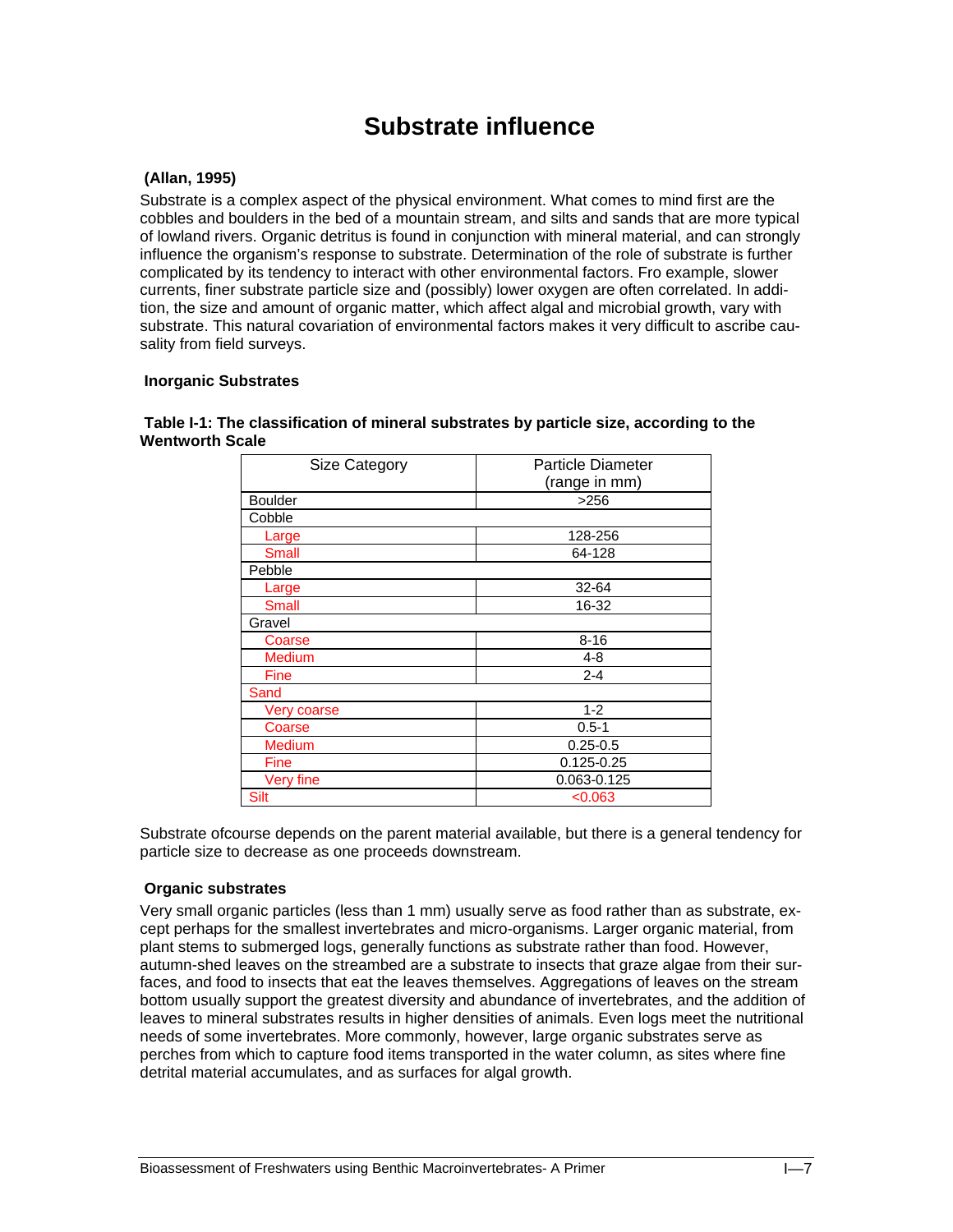Fine-scale heterogeneity in current and mineral substrate affects the distribution of organic detrital particles, and the availability of detritus influences the distribution of organisms within the substrate.

### **Characteristic fauna of major substrate categories**

The great majority of stream-dwelling macroinvertebrates live in close association with the substrate, and so they have been the main focus of organism-substrate studies. When one compares broad categories such as sand, stones, and moss, many taxa show some degree of substrate specialization. When one examines preferences among stones of various sizes, substrate specialization is less apparent, and preference is often exhibited as statistical patterns of abundance across the particle size spectrum. However, some stream-dwelling organisms are quite restricted in the conditions they occupy.

**Lithophilous taxa** are those found in association with stony substrates. Streambeds of gravel, cobble and boulders occur in a great many areas around the world, harbouring a diverse fauna that Hynes (1970) remarks is broadly similar almost everywhere. Many species are equally common on stones of all sizes, some are demonstrably more likely to be found associated with a particular size class, and a few are highly restricted in their occurrence.

- Larvae of the water penny (Psephenidae) occur mainly on the undersides of rocks, and often under boulders in torrential flow. Pyralid moth larvae live underneath silken shelters constructed within depressions on rock surfaces.
- Attached and encrusting growth forms require a substrate that is not easily overturned by current, and large stones are ofcourse more stable. The longer the life-span, the more critical this is.
- Because they grow more slowly, mosses, bryozoans and sponges are found mainly on larger stones or in locations where scouring is infrequent.

**Sand** is generally considered to be a poor substrate, especially for macroinvertebrates, due to its instability, and because tight packing of sand grains reduces the trapping of detritus and can limit the availability of oxygen. Nevertheless, a variety of taxa, termed **psammophilous**, are specialists of this habitat. The meiofauna, defined as invertebrates passing through a 0.5 mm sieve, can be very abundant, dwelling interstitially to considerable depth. The psammophilous fauna includes some macroinvertebrates as well, and they can exhibit distinctive adaptations, often associated with respiration.

- In a sandy bottom stream in Virginia, meiofaunal densities (rotifers, oligochaetes, early instar chironomids, nematodes and copepods) averaged over 2,000 per 10 sq.cm. and at times reached nearly 6,000 per 10 sq.cm.
- Densities of very small midge larvae (Chironomidae) as high as 85,000/sq.m. were recorded from shifting-sand regions within a large river of Northern Alberta.
- The dragonfly nymph *Lestinogomphus africanus*, found burrowing deep in sandy-bottom pools in India, has elongated respiratory siphons that reach above the sand surface.
- Several mayflies, including *Dolania* in the southeastern USA, have dense hairs that apparently serve to keep their bodies free of sand.
- The larva of a South American species of *Macronema*, a caddisfly in the family Hydrophychidae, builds a chimney-like intake structure into its feeding chamber in order to exclude sand grains from its food-capturing net.

**Burrowing taxa** can be quite specific in the particle size of substrate they inhabit. The mayflies *Ephemera danica* and *E. simulans* burrow effectively in gravel. *Hexagenia limbata* cannot, but does well in fine sediments. Substrates composed of finer sediments generally are low in oxygen, and *H. limbata* meets this challenge by beating its gills to create a current through their Ushaped burrows.

**Xylophilous** or wood-dwelling taxa illustrate that woody debris constitutes yet another substrate category of lotic environments. Wood appears to be substrate more often than it is food, although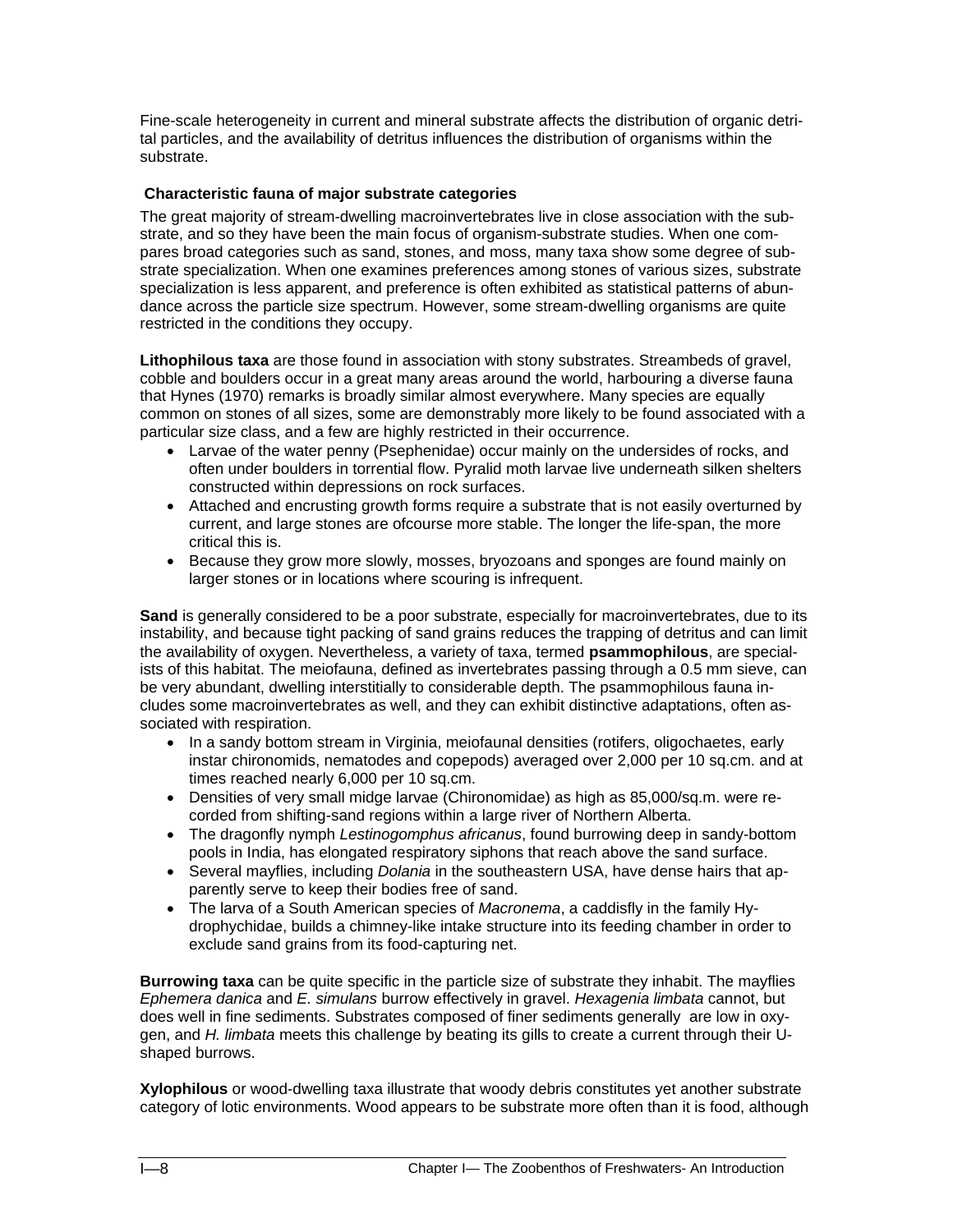some taxa, such as the beetle *Lara avara*, feed mainly on wood and many taxa obtain some nourishment from a mix of algae, microbes and decomposing wood fibre found on wood surfaces. Woody material is an important substrate in the headwater streams of forested areas, where 25-50% of the streambed is wood and wood-created habitat. It is also very important in lowland rivers where 70% or more of the bed is composed of sand, and wood provides the only stable substrate. In lowland streams that flood nearby forests, wood is a significant component of habitat available seasonally.

**Phytophilous** are the invertebrate taxa that live in association with aquatic plants. Many species utilize moss, and a few are found primarily in moss.

- Examples include the free-living caddis larva *Rhyacophila verrula*, and a number of mayflies with backward-directed dorsal spines, evidently to prevent entanglement.
- A substantial number of invertebrates are also found on the surface of submersed macrophytes.

#### **The influence of substrate on organism abundance and diversity**

**In general, diversity and abundance increase with substrate stability and the presence of organic detritus.** Other factors which appear to play a role include the mean particle size of mineral substrates, the variety of sizes, and surface texture, although it is difficult to generalise about their effects.

| Table I-2: Abundance and species diversity of aquatic insects found in five habitats   |
|----------------------------------------------------------------------------------------|
| (characterised mainly by their substrates) in a Quebec stream. Values are annual aver- |
| ages.                                                                                  |

| Habitat                                                                                     | Abundance<br>(no./sq.m.) | No. of species | <b>Diversity</b><br>$=(S-1)/log_eN$ |
|---------------------------------------------------------------------------------------------|--------------------------|----------------|-------------------------------------|
| Sand                                                                                        | 920                      | 61             | 1.96                                |
| Gravel                                                                                      | 1,300                    | 82             | 2.31                                |
| Cobbles and pebbles                                                                         | 2,130                    | 76             | 2.02                                |
| Leaves                                                                                      | 3,480                    | 92             | 2.40                                |
| <b>Detritus</b><br>(finely divided leaf mate-<br>rial in pools and along<br>stream margins) | 5,680                    | 66             | 1.73                                |

In general, diversity and abundance of benthic invertebrates increase with median particle size (MPS), and some evidence suggests that diversity declines with stones at or above the size of cobbles. The amount of detritus trapped within the crevices is also likely to be important, and substrates of intermediate size are superior in this regard. A variable mix of substrates ought to accommodate more taxa and individuals, and particle size variance usually increases with MPS. Evidently the amount and type of detritus contained within the sediments is sufficiently dependent on the size and mix of the mineral substrates that it is unwise to measure substrate preference without concurrent study of trapped organic matter.

**Silt,** in small amounts, benefits at least some taxa. When silt was added to larger mineral substrates in laboratory preference tests, silt enhanced the preference for coarse substrates in the mayfly *Caenis latipennis* and the stonefly *Perlesta placida*. In large amounts, silt generally is detrimental to macroinvertebrates. It causes scour during high flow, fills interstices thus reducing habitat space and the exchange of gases and water, and reduces the algal and microbial food supply.

**Substrate texture** refers to surface properties such as hardness, roughness, and perhaps ease of burrowing, along with other aspects. Researchers have found that more invertebrates colonized granite and sandstone, which have comparatively rough surfaces, than the smoother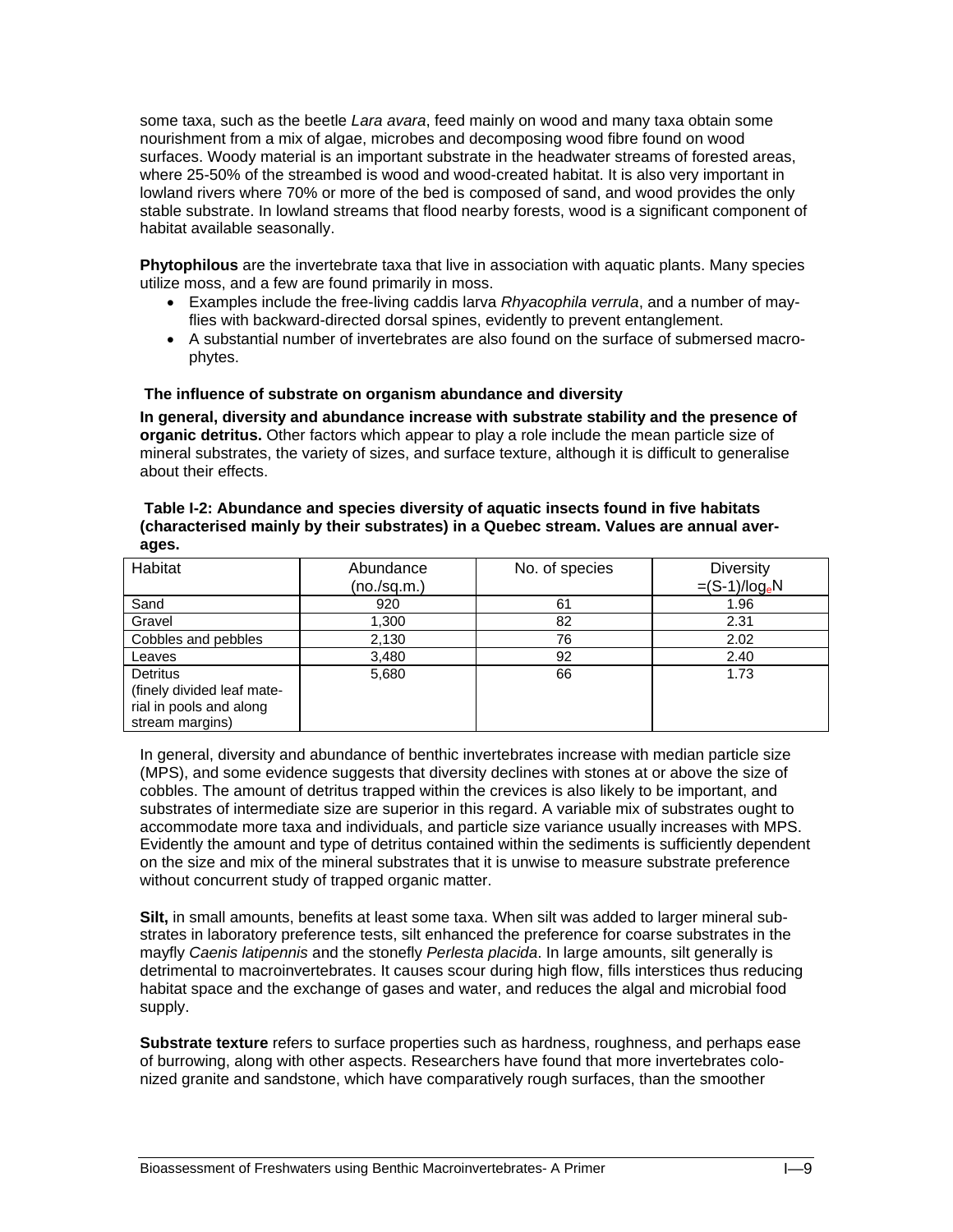quartzite. Other experiments also found diversity and abundance to be greater on irregular than on smooth substrates of the same overall size.

## **International Code of Zoological Nomenclature (some of the following endings are customary but not cited in the code):**

**Kingdom Phylum Class Cohort Order Suborder Superfamily (-oidea) Family (-idae) Subfamily (-inae) Tribe (-ini) Subtribe (-ina) Genus Species**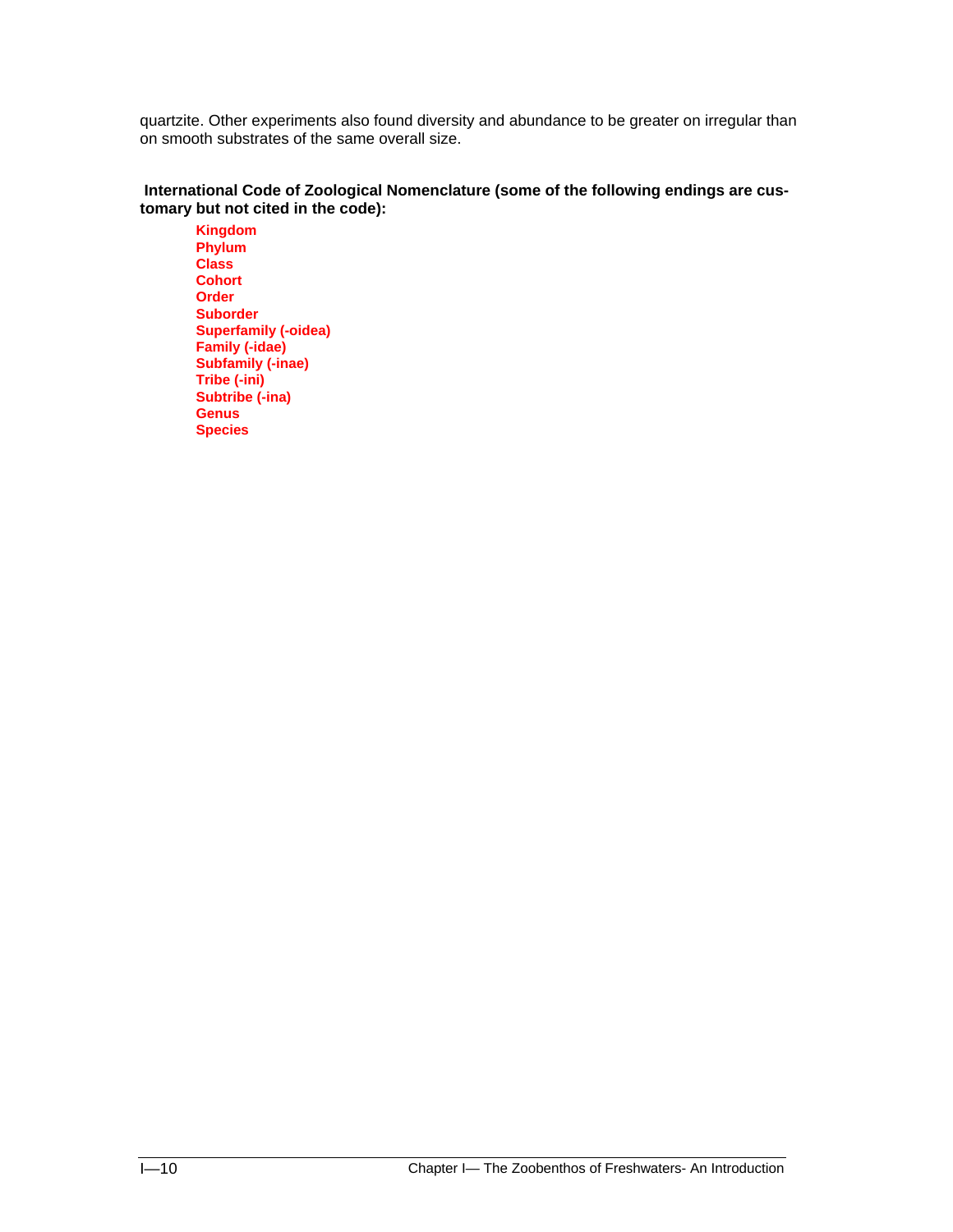# **Insects of Inland Waters: Intro**

Insects constitute a very important element of the metazoan life in lakes and other inland aquatic habitats. Most are benthic or nektobenthic; a very few are planktonic. Most are rheophili but a few among the minority of lacustrine species may occur in immense numbers.

Most insects, supposedly on the order of 500,000 species, in both immature and adult stages live in some sort of terrestrial habitat. The total number of aquatic insect species is estimated at over 40,000. Two patterns of life history are; those in which all stages are passed in water (e.g. Hemiptera, Coleoptera) number about 9000, while those in which the adult emerges as a terrestrial or aerial being number over 30,000 species, mostly in the Diptera. The fourth possible logical set, namely more or less terrestrial but usually hygrophil larvae with aquatic adults, is limited as far as is known to the beetles of the families Hydraenidae and Dryopidae (ca. 100 species of Coleoptera).

# **Classification**

Within the class Insecta, 10 orders of the subclass Pterygota contain species with one or more aquatic life history stages (Table-1), including some of the most primitive insects (infraclass Paleoptera, meaning "old wings" because they cannot be folded over the dorsum), and some more advanced (infraclass Neoptera, meaning "new wings" because they fold over the dorsum). Of the Neoptera, both Exopterygota (wings develop outside the body) and Endopterygota (wings develop inside the body) have aquatic representatives. The class Collembola, which contains semiaquatic species, was formerly included in the Apterygota, a primitive subclass of Insecta. Collembolans are wingless.

| Order                      | Life stage $(s)$                          | <b>Infraclass</b> | Division      | Common name                              |
|----------------------------|-------------------------------------------|-------------------|---------------|------------------------------------------|
| Ephemeroptera <sup>a</sup> | Larvae                                    | Paleoptera        |               | Mayflies                                 |
| Odonata <sup>a</sup>       | Larvae                                    |                   |               | Dragonflies and<br>damselflies           |
| Plecoptera <sup>a</sup>    | Larvae                                    | Neoptera          | Exopterygota  | <b>Stoneflies</b>                        |
| Hemiptera <sup>b,c</sup>   | All                                       |                   |               | True bugs                                |
| Trichoptera <sup>a</sup>   | Larvae, pupae                             |                   | Endopterygota | Caddisflies                              |
| Lepidoptera <sup>c</sup>   | Larvae, pupae                             |                   |               | <b>Moths</b>                             |
| Coleoptera <sup>c</sup>    | Larvae <sup>c</sup> , adults <sup>c</sup> |                   |               | <b>Beetles</b>                           |
| Megaloptera <sup>a</sup>   | Larvae                                    |                   |               | Dobsonflies.<br>fishflies.<br>alderflies |
| Neuroptera <sup>c</sup>    | Larvae                                    |                   |               | Spongillaflies                           |
| Diptera <sup>c</sup>       | Larvae, pupae $\sqrt{c}$                  |                   |               | <b>True flies</b>                        |

 **Table I-3: Orders of the Class Insecta that contain aquatic or semiaquatic species, in sequence of ascending evolutionary development (Peckarsky** *et al***, 1995)** 

True fluit members of the order are aquatic in the life stage given<br>  $\frac{b}{c}$  Contains semiaquatic species c Some members of the order are aquatic in the life stage given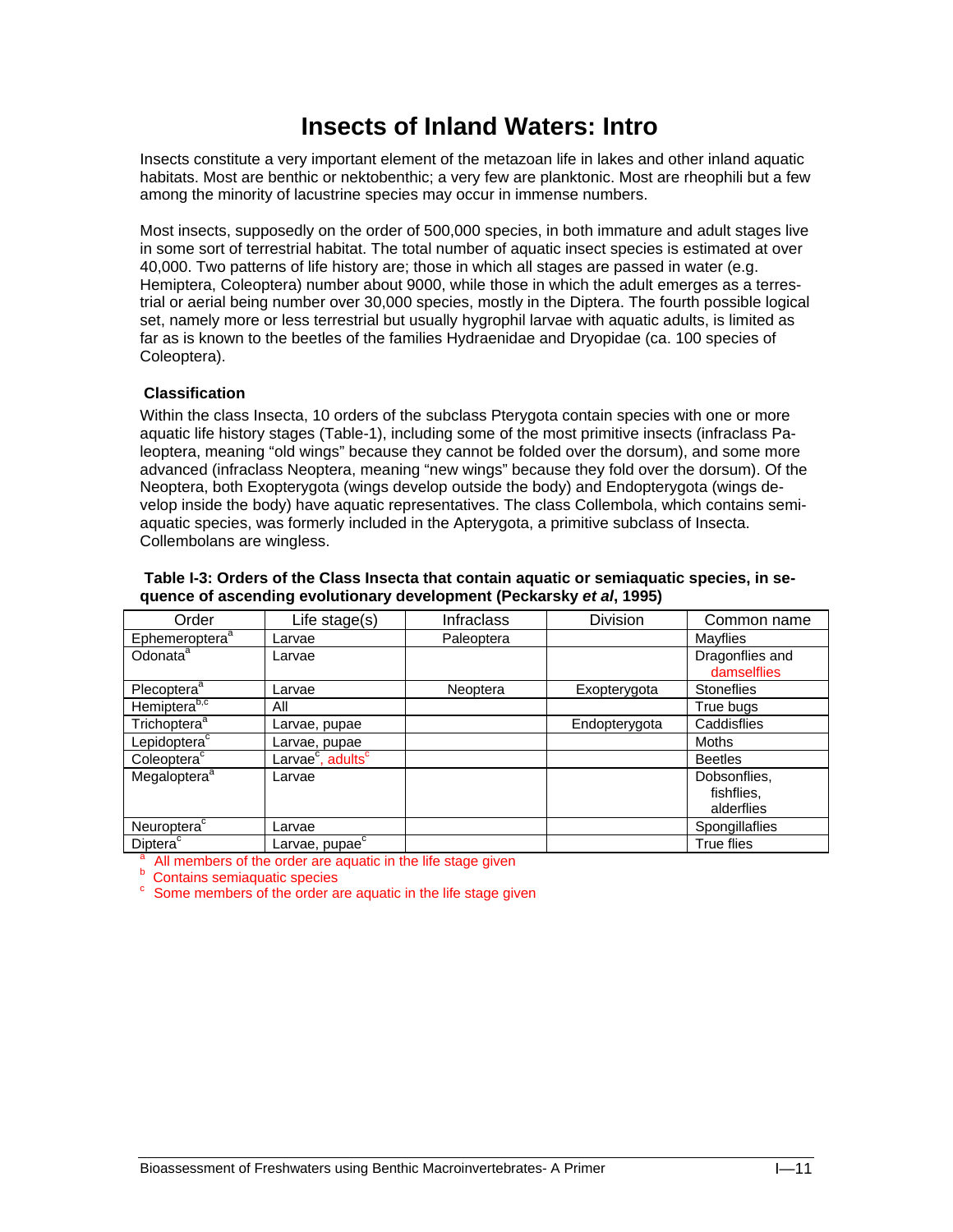# **Abundance**

| Table I-4: Orders of aquatic insects and their abundances today (Hutchinson, 1993) |
|------------------------------------------------------------------------------------|
|------------------------------------------------------------------------------------|

| Order                                               | Australia | <b>North</b> | Europ | World  |
|-----------------------------------------------------|-----------|--------------|-------|--------|
|                                                     |           | Americ       | e     |        |
|                                                     |           | a            |       |        |
| Palaeoptera                                         |           |              |       |        |
| Ephemeroptera (mayflies)                            | 84        | 614          | 224   | 2,250  |
| Odonata (dragonflies and damselflies)               | 302       | 415          | 127   | 4,875  |
| Neoptera                                            |           |              |       |        |
| Orthopteroid orders                                 |           |              |       |        |
| Plecoptera (stoneflies)                             | 196       | 578          | 387   | 2,140  |
| Orthoptera (grasshoppers, crickets, katydids)       |           | c.20         |       | c.20   |
| <b>Blattodea</b>                                    | ---       | 0            | ---   | c. 10  |
| Hemipteroid orders                                  |           |              |       |        |
| Hemiptera (bugs)                                    | 236       | 404          | 129   | 3,200  |
| Endopterygote orders                                |           |              |       |        |
| Megaloptera (hellgrammites, dobsonflies, fishflies) | 26        | 43           | 6     | 300    |
| Neuroptera (orlflies, lacewings)                    | 58        | 6            | 9     | c. 100 |
| Coleoptera (beetles)                                | 730       | 1655         | 1072  | 5,000  |
| Hymenoptera (bees and wasps)                        |           | 55           | 74    | c. 100 |
| Diptera (true or two-winged flies                   | 1300      | 5547         | 4050  | >20.0  |
| [flies, mosquitoes, true midges])                   | 478       | 1340         | 895   | 00     |
| Trichoptera (caddisflies)                           |           |              | 5     | 7,000  |
| Lepidoptera (butterflies and moths)                 |           |              |       | c. 100 |

 **Table I-5: Approximate number of known species of major North American groups of freshwater benthic invertebrates (Rosenberg et al, 1997 [after Thorp and Covich, 1991])** 

| Taxon                 | <b>Common Name</b>           | No. of Known Species |  |  |  |
|-----------------------|------------------------------|----------------------|--|--|--|
| Turbellaria           | <b>Flatworms</b>             | >200                 |  |  |  |
| Gastropoda            | Snails                       | ca. 350              |  |  |  |
| <b>Bivalvia</b>       | Molluscs (mussels and clams) | >250                 |  |  |  |
| Oligochaeta           | Worms                        | ca. 150              |  |  |  |
| Hirudinea             | Leeches                      | ca.80                |  |  |  |
| Acari                 | <b>Water mites</b>           | >1,500               |  |  |  |
| Insecta               |                              |                      |  |  |  |
| Ephemeroptera         | Mayflies                     | ca. 575              |  |  |  |
| Odonata               | Dragonflies and damselflies  | ca. 415              |  |  |  |
| Plecoptera            | <b>Stoneflies</b>            | ca. 550              |  |  |  |
| <b>Trichoptera</b>    | Caddisflies                  | >1,340               |  |  |  |
| Heteroptera/Hemiptera | True bugs                    | 324                  |  |  |  |
| Coleoptera            | <b>Beetles</b>               | >1,100               |  |  |  |
| <b>Diptera</b>        |                              |                      |  |  |  |
| Chironomidae          | Midge flies                  | >2,000               |  |  |  |
|                       | Total                        | ca. 8,834            |  |  |  |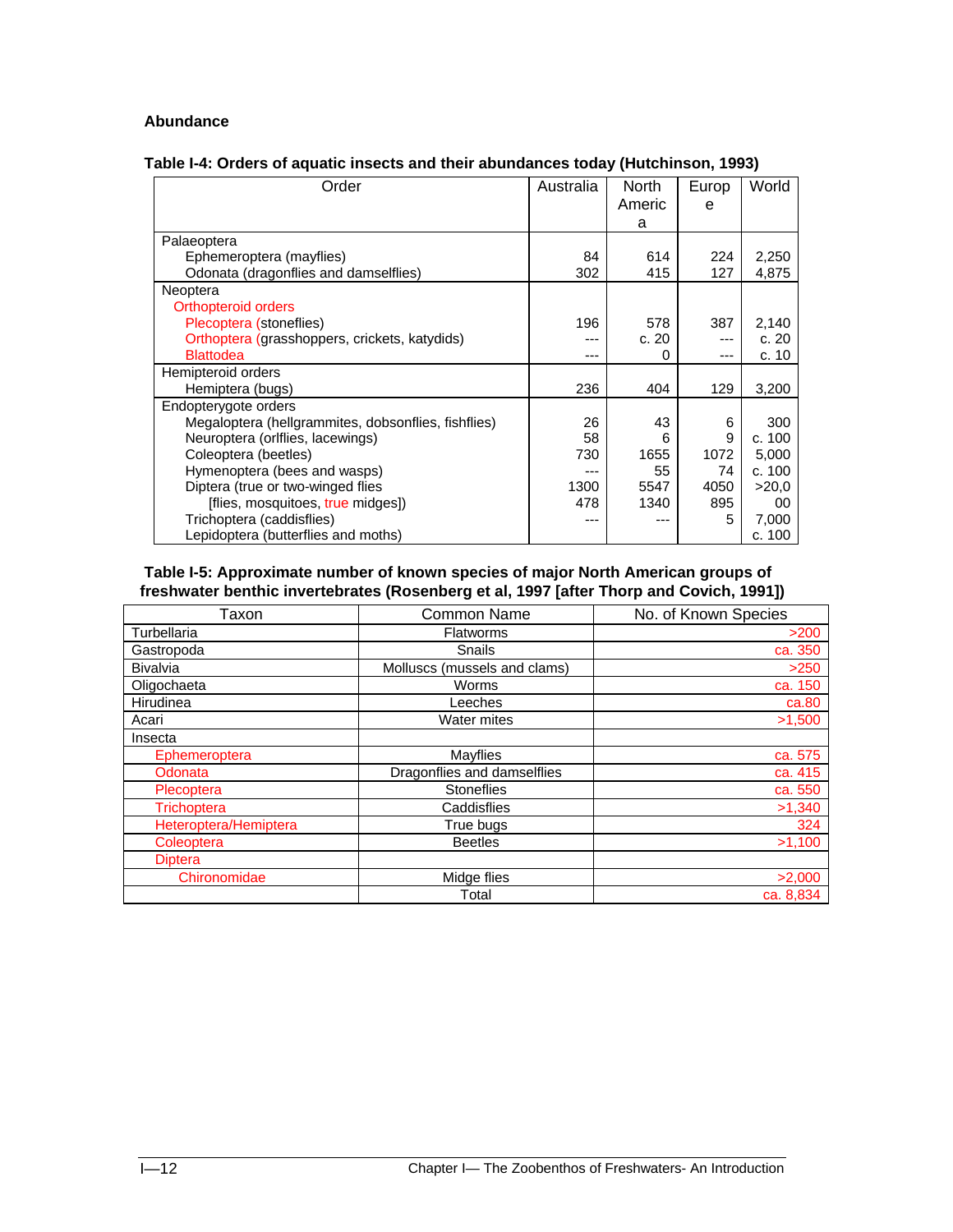| Table I-6: Approximate number of known species of water mites and aquatic insects in |  |  |  |  |
|--------------------------------------------------------------------------------------|--|--|--|--|
| Canada (Rosenberg et al., 1997 [after Danks and Rosenberg, 1987])                    |  |  |  |  |

| Taxon                 | Common Name                 | No. of Known Species |
|-----------------------|-----------------------------|----------------------|
| Acari                 | Water mites                 | 500                  |
| Ephemeroptera         | Mayflies                    | 301                  |
| Odonata               | Dragonflies and damselflies | 195                  |
| Plecoptera            | <b>Stoneflies</b>           | 250                  |
| Hemiptera             | True bugs                   | 138                  |
| Coleoptera            | <b>Beetles</b>              | 579                  |
| Diptera               | True flies                  |                      |
| Culicidae             | Mosquitoes                  | 74                   |
| Tabanidae             | Horse and deer flies        | 132                  |
| Ceratopogonidae       | No-see-ums                  | 180                  |
| Chironomidae          | Midge flies                 | 480                  |
| <b>Other families</b> |                             | 1,170                |
| Trichoptera           | Caddisflies                 | 546                  |
| <b>Others</b>         |                             | 90                   |
|                       | Total                       | 4,635                |

### **Life history**

Four general life history patterns are exhibited by the 10 insect orders and the Collembola that have aquatic or semiaquatic representatives. Collembola are *ametabolous*, meaning they do not metamorphose. Ephemeroptera, Odonata, and Plecoptera are *hemimetabolous*; they undergo incomplete metamorphosis from egg to larva (or nymph) to adult with no pupal phase. Hemiptera are *paurometabolous*; their pattern of development is similar to that of hemimetabolous insects except that the nymph and adult of the hemimetabola are very different from each other, whereas the paurometabola undergo very gradual metamorphosis, which results in strong similarity- morphologically, behaviourally, and ecologically-- between the nymphs and adults. The only differences are that wings and genitalia are developed in the adults. All the other orders are *holometabolous*, that is, they undergo complete metamorphosis from egg to larva to pupa to adult.

### **Respiration**

Respiration is by means of tracheal gills, plastron, or siphon. Some plastron breathers (e.g., gyrinids) may also be active on the water surface.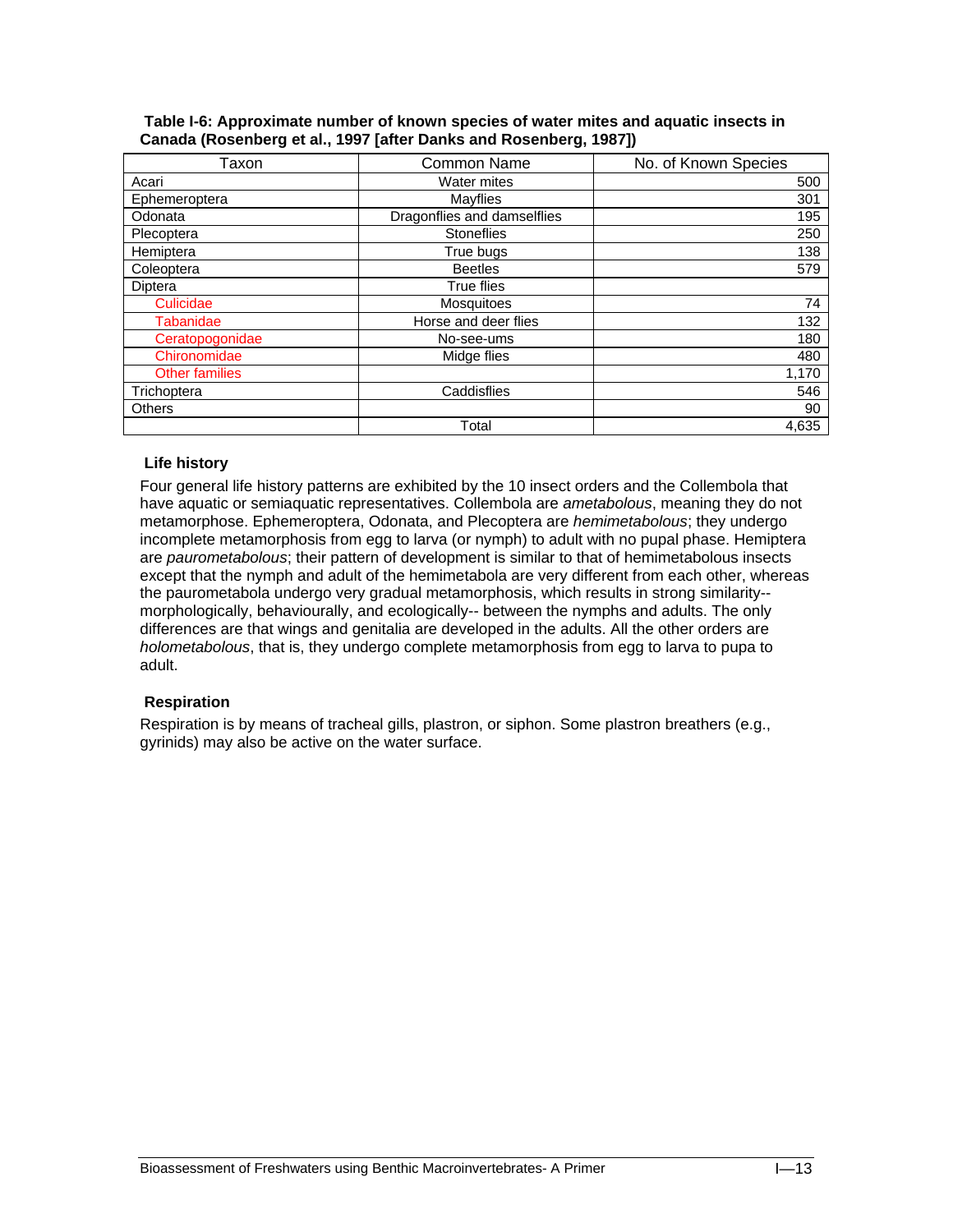# **Feeding**

Four main feeding types are distinguished: (1) Those which feed on phytoplankton; (2) benthic vegetation feeders; (3) feeders on terrestrial plant products that enter the water; and (4) those which feed on arthropod fallout (i.e., airborne arthropods that reach and are trapped at the water surface). Several modes of handling food material are distinguished. There are shredders, collectors, piercers, and engulfers. Detritus feeders are very important, especially inshallow fresh water.

|                  | <b>Food Material</b>                                                          | Comments on<br>Feeding                                                   |                                   |
|------------------|-------------------------------------------------------------------------------|--------------------------------------------------------------------------|-----------------------------------|
| <b>Shredders</b> | Living plants<br>Coarse particulate<br>organic matter                         | <b>Browsers</b><br>Borers and gougers<br>of wood may be<br>distinguished | <b>Herbivores</b><br>Detritivores |
| Collectors       | Fine suspended<br>particulate<br>organic matter<br>and included<br>microbiota | Filter or<br>suspension<br>feeder                                        | <b>Detritivores</b>               |
|                  | Fine sedimented<br>organic and<br>included biota                              | Gatherers of<br>sedimented<br>matter                                     | Detritivores                      |
| <b>Scrapers</b>  | Attached<br>organisms,<br>notably algae<br>and detritus on<br>surface         | On plant surfaces<br>On animal surfaces                                  | Herbivores and<br>Detritivores    |
| Piercers         | Some algae, for<br>cell sap<br>Animals, for body<br>fluids                    |                                                                          | <b>Herbivores</b><br>Carnivores   |
| Engulfers        | Animals                                                                       | Animals seized<br>whole or<br>masticated                                 | Carnivores                        |

 **Table I-7: Types of nonparasitic insect nutrition** 

The nutritional quality of food may be variously affected by leaching and microbial activity. The reproductive patterns of aquatic insects are comparable in complexity with those of fish.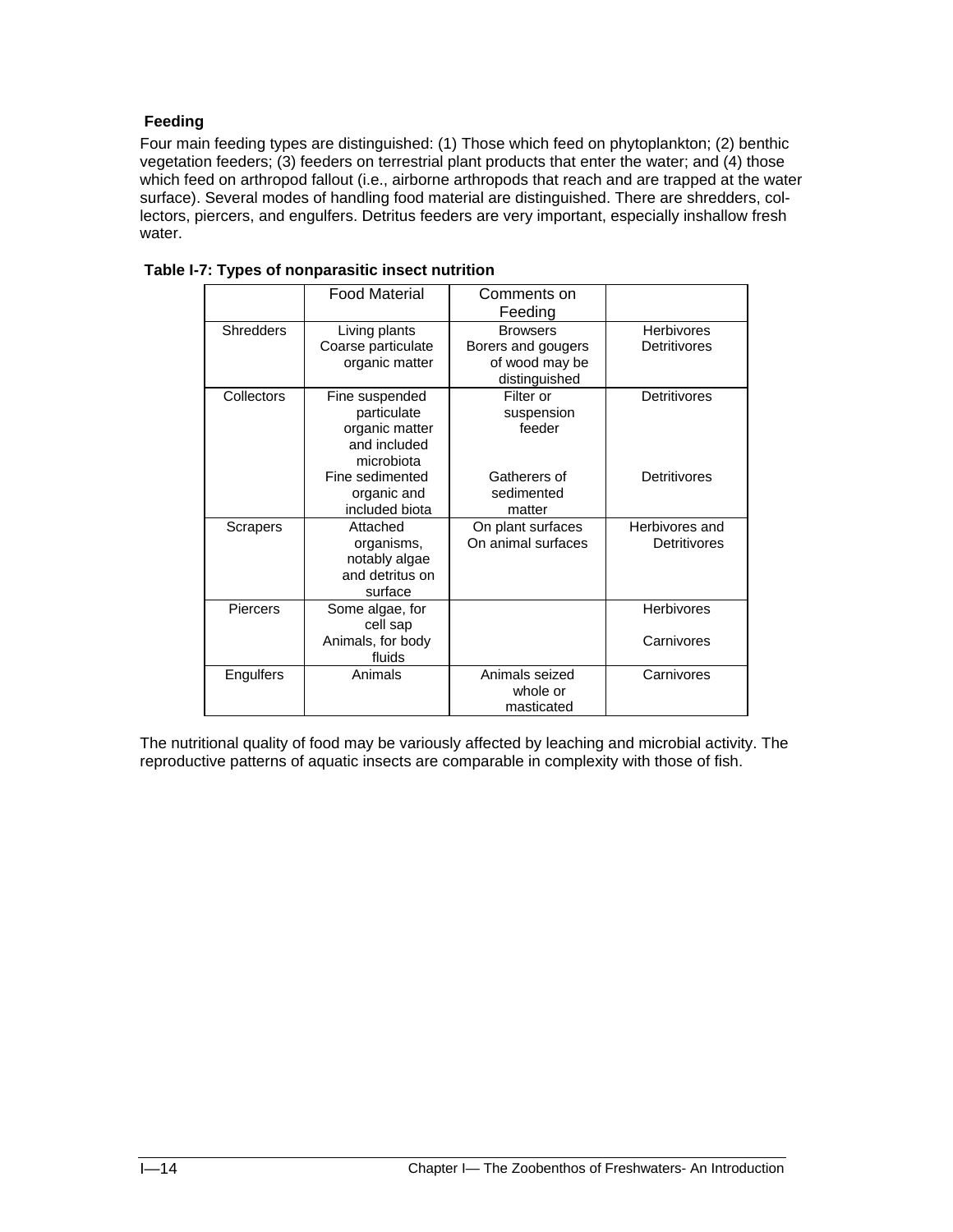# **Recognition characteristics**

### **Table I-8: Recognition characteristics of commoner forms of aquatic insect larvae (Needham and Needham, 1962)** *(single distinctive characters are printed in italics)*

#### **Forms in which the immature stages (commonly known as nymphs) are not remarkably different from the adults. The wings develop externally and are plainly visible upon the back**

| Order and<br>Common<br>Name      | Form                                 | Tails                     | Gills                                             | Other pecu-<br>liarities                      | Habitat              | Food hab-<br>its        |
|----------------------------------|--------------------------------------|---------------------------|---------------------------------------------------|-----------------------------------------------|----------------------|-------------------------|
| Plecoptera<br>(Stoneflies)       | depressed                            | 2, long                   | many, min-<br>ute, around<br>bases of the<br>legs |                                               | rapids               | mainly car-<br>nivorous |
| Ephemerop-<br>tera<br>(Mayflies) | elongate,<br>variable                | $3.$ long:<br>(rarely 2)  | 7 pairs dorsa<br>on abdomen                       |                                               | all waters           | mainly her-<br>bivorous |
| Odonata<br>(Damselflies)         | slender, ta-<br>pering rear-<br>ward | see gills                 | 3 leaf-like<br>caudal gill-<br>plates             | immense<br>grasping lower<br>lip              | slow and<br>stagnant | carnivorous             |
| Odonata<br>(Dragonflies)         | stout, vari-<br>able                 | very short,<br>spine-like | internal gill<br>chamber at<br>end of body        | immense<br>grasping lower<br>lip              | slow and<br>stagnant | carnivorous             |
| Hemiptera<br>(Water bugs)        | short, stout,<br>very like<br>adults | variable                  | wanting                                           | pointed beak<br>for puncturing<br>and sucking | all waters           | carnivorous             |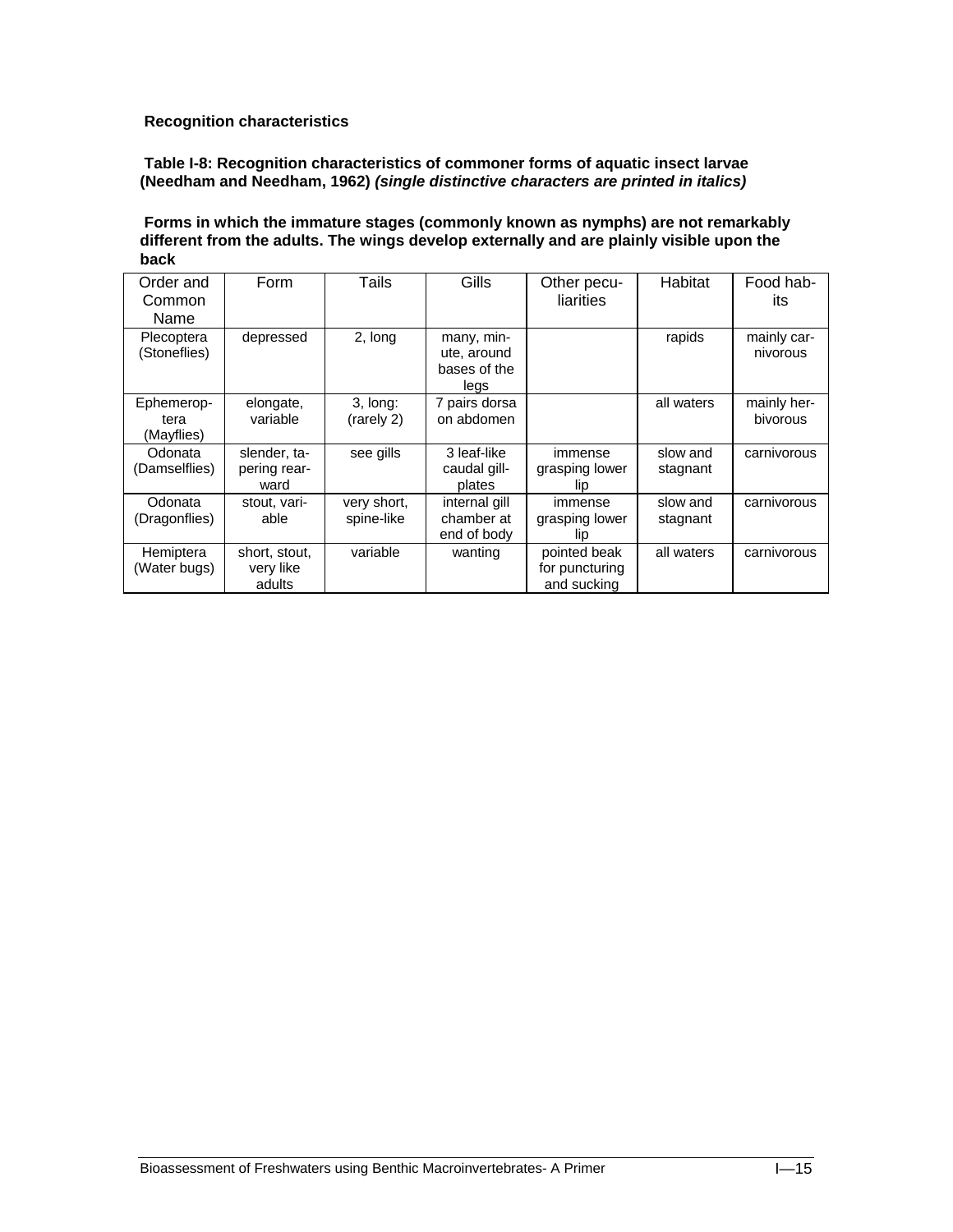**Forms in which the immature stages differ very greatly from the adults of the same species, being more or less worm-like, having wings developed internally and not visible from the outside, and having the legs shorter, rudimentary, or even wanting (larvae proper)** 

| Order and                                                    | Legs                                                                                          | Gills                                                             | Rear end of                                                        | Other pecu-                                 | Habitat             | Food                       |
|--------------------------------------------------------------|-----------------------------------------------------------------------------------------------|-------------------------------------------------------------------|--------------------------------------------------------------------|---------------------------------------------|---------------------|----------------------------|
| Common Name                                                  |                                                                                               |                                                                   | body                                                               | liarities                                   |                     | habits                     |
| Lepidoptera<br>(Water moths)                                 | 3 pairs of<br>minute jointed<br>legs followed<br>by a number<br>of pairs of<br>fleshy prolegs | of numerous<br>soft white<br>filaments, or<br>entirely<br>wanting | 1 pair of<br>fleshy prolegs<br>with numer-<br>ous claws on<br>them | claws<br>(crotchets) on<br>all prolegs      | all waters          | herbivo-<br>rous           |
| Trichoptera<br>(Caddisfly larvae)                            | 3 pairs rather<br>long                                                                        | variable or<br>wanting                                            | same as<br>above, with<br>paired larger<br>hooks at tips           | mostly living in<br>portable cases          | all waters          | mostly<br>herbivo-<br>rous |
| Neuroptera<br>(Orlflies or<br>Lacewings)                     | 3 pairs shorter                                                                               | 7 pairs of<br>long, lateral<br>filaments                          | a long taper-<br>ing tail                                          |                                             | gravelly<br>beds    | carnivo-<br>rous           |
| Megaloptera<br>(Hellgrammites,<br>Dobsonflies,<br>Fishflies) | 3 pairs                                                                                       | tufted at base<br>of lateral<br>filaments, or<br>wanting          | paired hooked<br>claws                                             |                                             | all waters          | carnivo-<br>rous           |
| Coleoptera<br>(Water beetles)                                | 3 pairs                                                                                       | usually<br>wanting                                                | variable                                                           |                                             | slow or<br>stagnant | carnivo-<br>rous           |
| Diptera<br>(True flies)                                      | wanting                                                                                       | usually only a<br>bunch of re-<br>tractile anal<br>qills          | see table be-<br>low                                               | head small<br>often appar-<br>ently wanting | all waters          | see table<br>below         |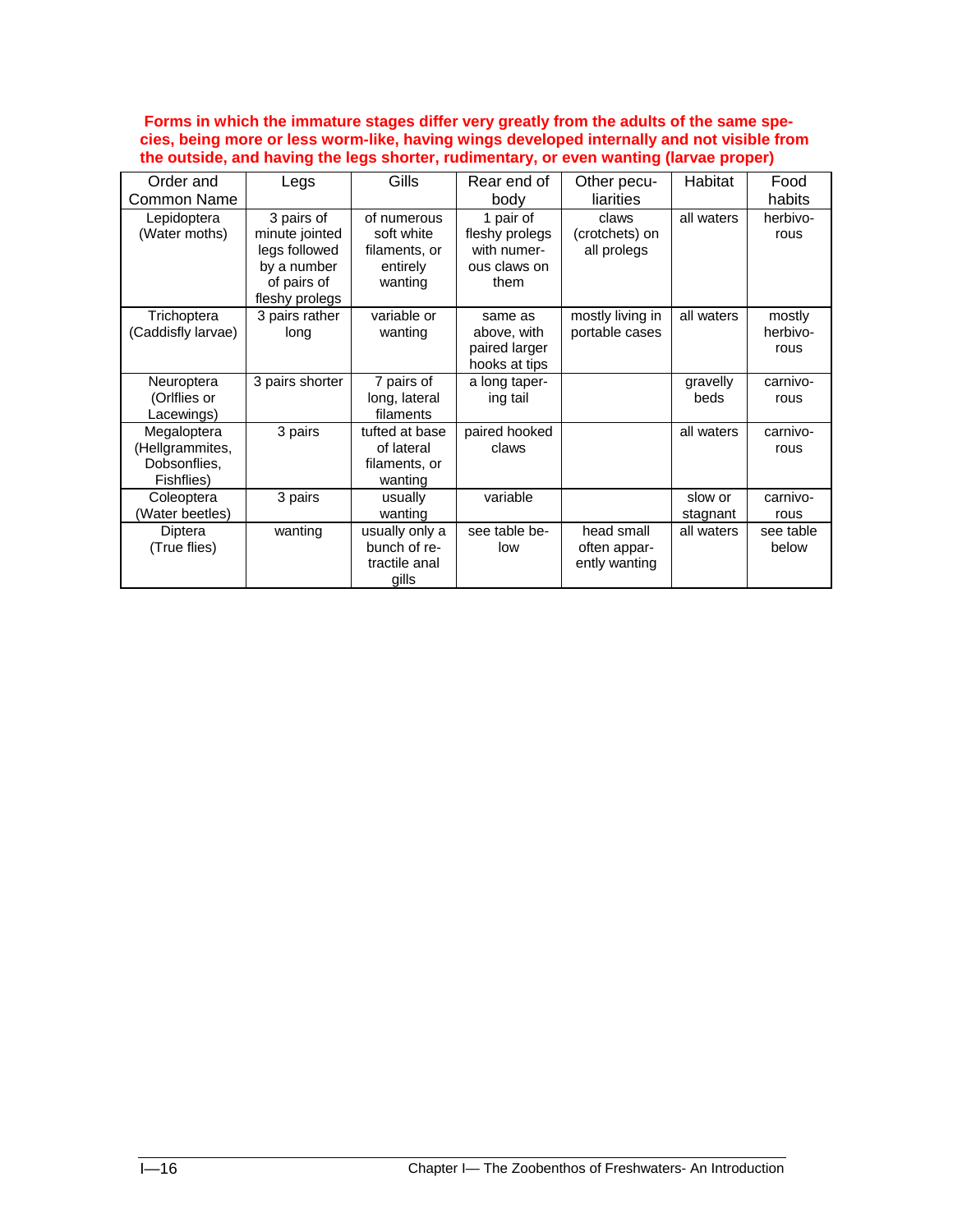#### **Further characters of some common dipterous larvae: these are distinguished from aquatic larvae of other groups by the absence of true legs**

| Family and                | Head                       | Tail                                                          | Fleshy                 | Other pecu-                    | Habitat             | Food hab-               |
|---------------------------|----------------------------|---------------------------------------------------------------|------------------------|--------------------------------|---------------------|-------------------------|
| Common                    |                            |                                                               | legs, or               | liarities                      |                     | its                     |
| name                      |                            |                                                               | prolegs                |                                |                     |                         |
| Tipulidae<br>(Craneflies) | retracted<br>and invisible | a respiratory disc<br>bordered with<br>fleshy append-<br>ages | variable               |                                | shoals              | mostly her-<br>bivorous |
| Blepharoceridae           | tapering into              | wanting                                                       | wanting                | flat lobed body                | rocks in            | diatoms, etc.           |
| (Net veined               | body                       |                                                               |                        | with row of                    | falls               |                         |
| midges)                   |                            |                                                               |                        | ventral suckers                |                     |                         |
| Culicidae<br>(Mosquitoes) | free                       | with swimming fin<br>of fringed hairs                         | wanting                | swollen tho-<br>racic segments | pools at<br>surface | herbivorous             |
| Simuliidae                | free                       | with caudal ven-                                              | one be-                | "fans" on head                 | rocks in            | herbivorous             |
| (Blackflies)              |                            | tral attachment                                               | neath the              | for food gather-               | rapids              |                         |
|                           |                            | disk                                                          | mouth                  | ing                            |                     |                         |
| Chironomidae              | free                       | tufts of hairs                                                | 1 in front 2           | live mostly in                 | all wa-             | herbivorous             |
| (True midges)             |                            |                                                               | at rear end<br>of body | soft tubes                     | ters                |                         |
| Stratiomyiidae            | small, free                | floating hairs                                                | wanting                | depressed form                 | still               | herbivorous             |
| (Soldier flies)           |                            |                                                               |                        |                                | water at            |                         |
|                           |                            |                                                               |                        |                                | surface             |                         |
| Tabanidae                 | acutely ta-                | tapering body                                                 | wanting                | tubercle cov-                  | beds in             | carnivorous             |
| (Horse flies)             | pering                     |                                                               |                        | ered spindle                   | pools               |                         |
|                           |                            |                                                               |                        | shaped body                    |                     |                         |
| Leptidae                  | tapering                   | with two short                                                | stout paired           |                                | rapids              | carnivorous             |
| (Snipe flies)             | retractile                 | tapering tails                                                | beneath                |                                | under               |                         |
|                           |                            |                                                               |                        |                                | stones              |                         |
| Syrphidae                 | minute                     | extensile process                                             | wanting                |                                | shallow             |                         |
| (Syrphus flies)           |                            | as long as the<br>body                                        |                        |                                | pools               |                         |
| Muscoidae                 | rudimentary                | truncated                                                     | usually                |                                |                     |                         |
| (Muscid flies)            |                            |                                                               | wanting                |                                |                     |                         |

#### **Select definitions**

**Plankton** (Greek: planktos= drifting) drift passively or swim so weakly that even modest currents push them around. They are often defined as small animals and plants less than 5 mm long (0.197 in) although a few ocean forms can be bigger than humans. An object 1 mm (1,000 μm) long is about as small as the unaided human eye can comfortably see. Plankton size is usually measured in microns. 1,000 microns (μm) equals 1 mm or 0.03937 inch.

**Copepods -** (Latin: cope= 1 shell) a subclass of crustaceans.

**Crustacea -** (Latin: Crusta= crust, shell) arthropods with a chitinous exoskeleton. These are the most abundant zooplankton which eat diatoms, copepods, fish eggs, larva, and other small organisms. Large freshwater daphnia (water fleas) may be from 153-5,000 μm. A 20 or 30 power magnifier will often allow easy viewing of their insides.

**Microcrustacea -** Those crustaceans between 153 μm and 363 μm in length.

**Zooplankton -** (Greek: zoi= animal life). Includes the eggs, young, and even small adult animals of all animal species. Zooplankton are generally longer than 153 μm, up to about 5,000 μm (5 mm) or about 0.2 inches.

**Macroplankton or Macroinvertebrates -** (Greek: makro-= big) usually means zooplankton. Several lower size definitions exist; the Canadian E-MAN protocol indicates that these organisms are retained by mesh sizes of approx. 200-500 μm; the USEPA likes 500 μm, some US states prefer 425 μm, and much historical research used 363 μm.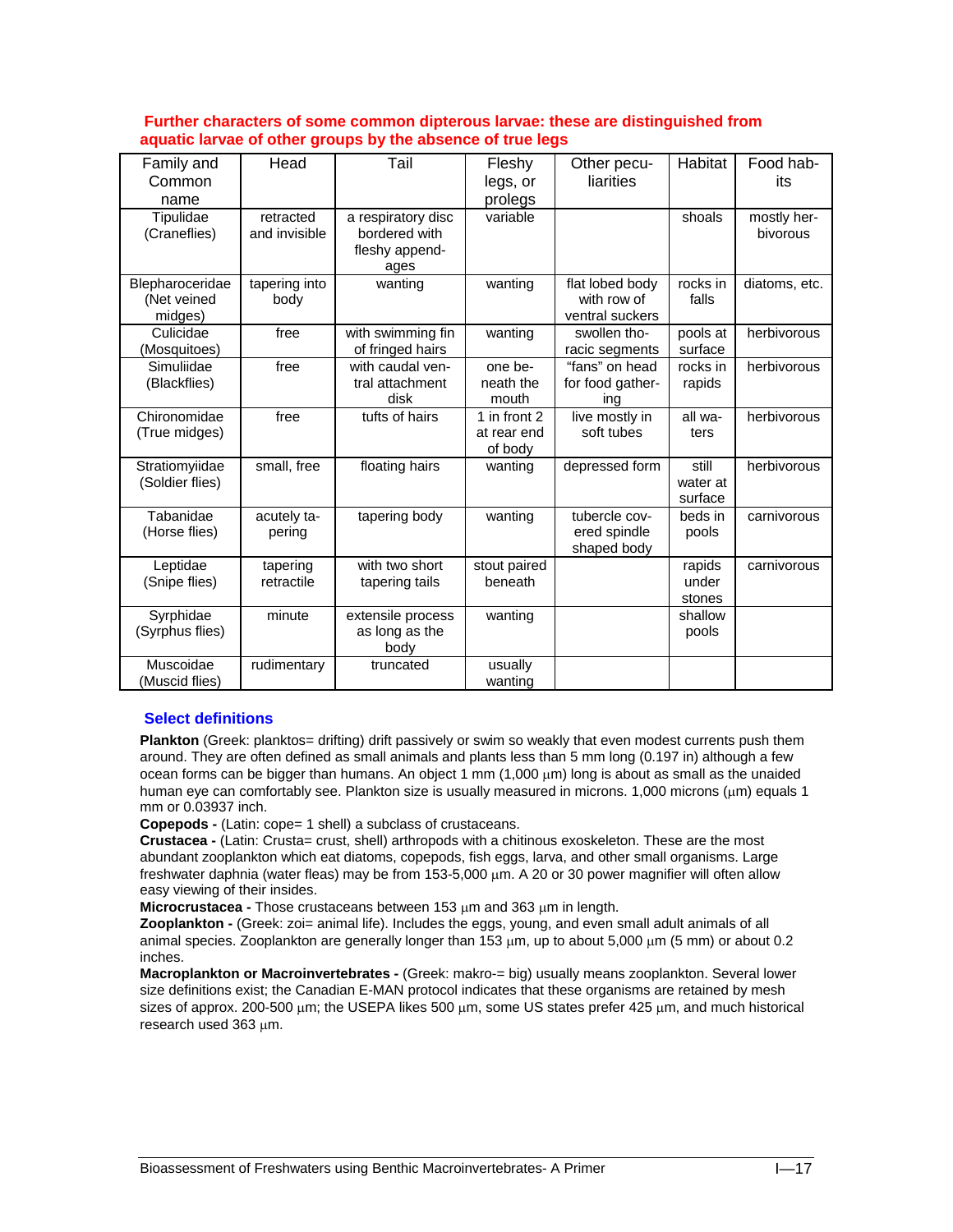

 **Figure I-1: Phylum Arthropoda- The Arthropods (Mackie, 1998)**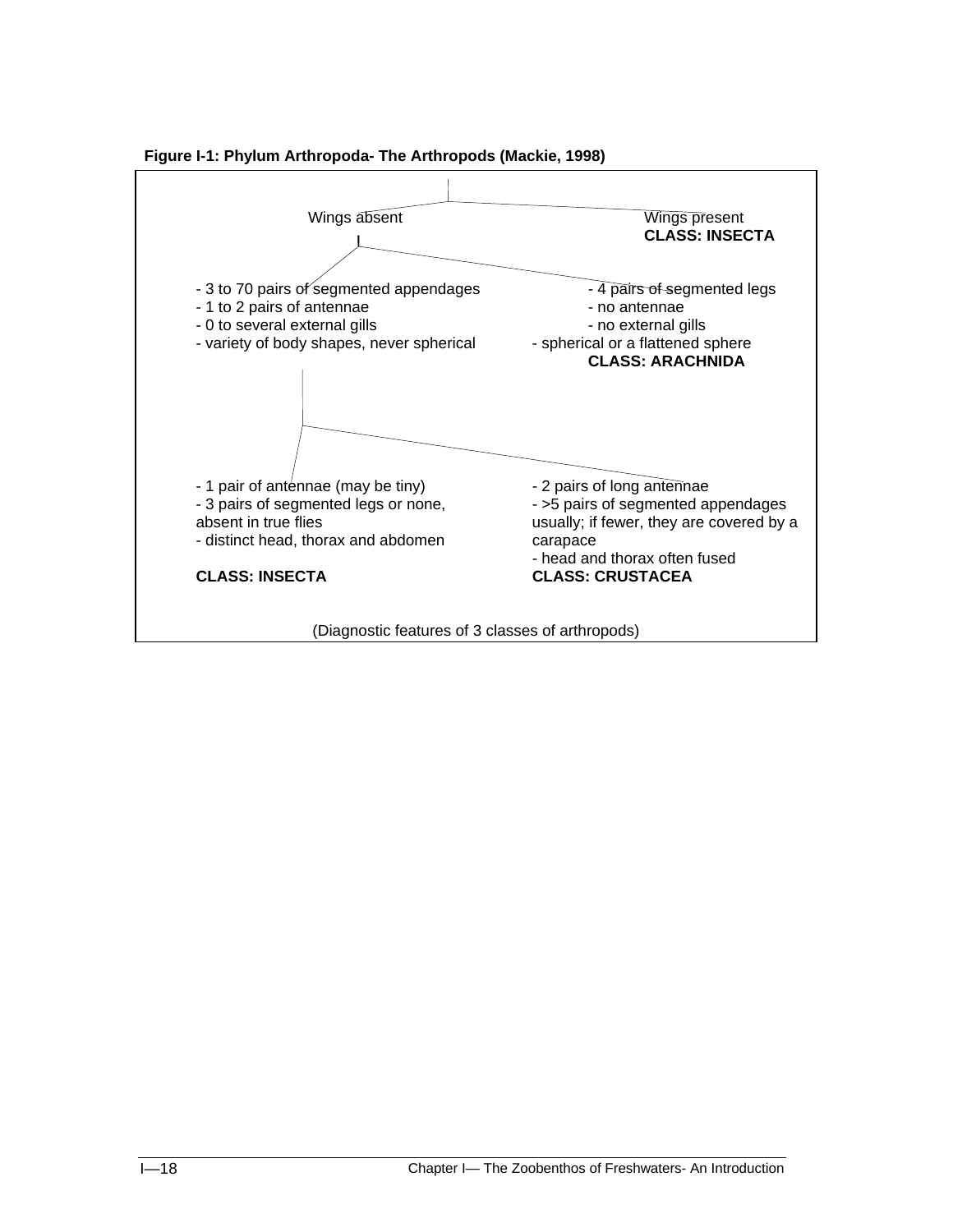

*The aquatic insects may be roughly divided into those that are aquatic only before the adult emerges and those in which the adult is adapted to aquatic life.*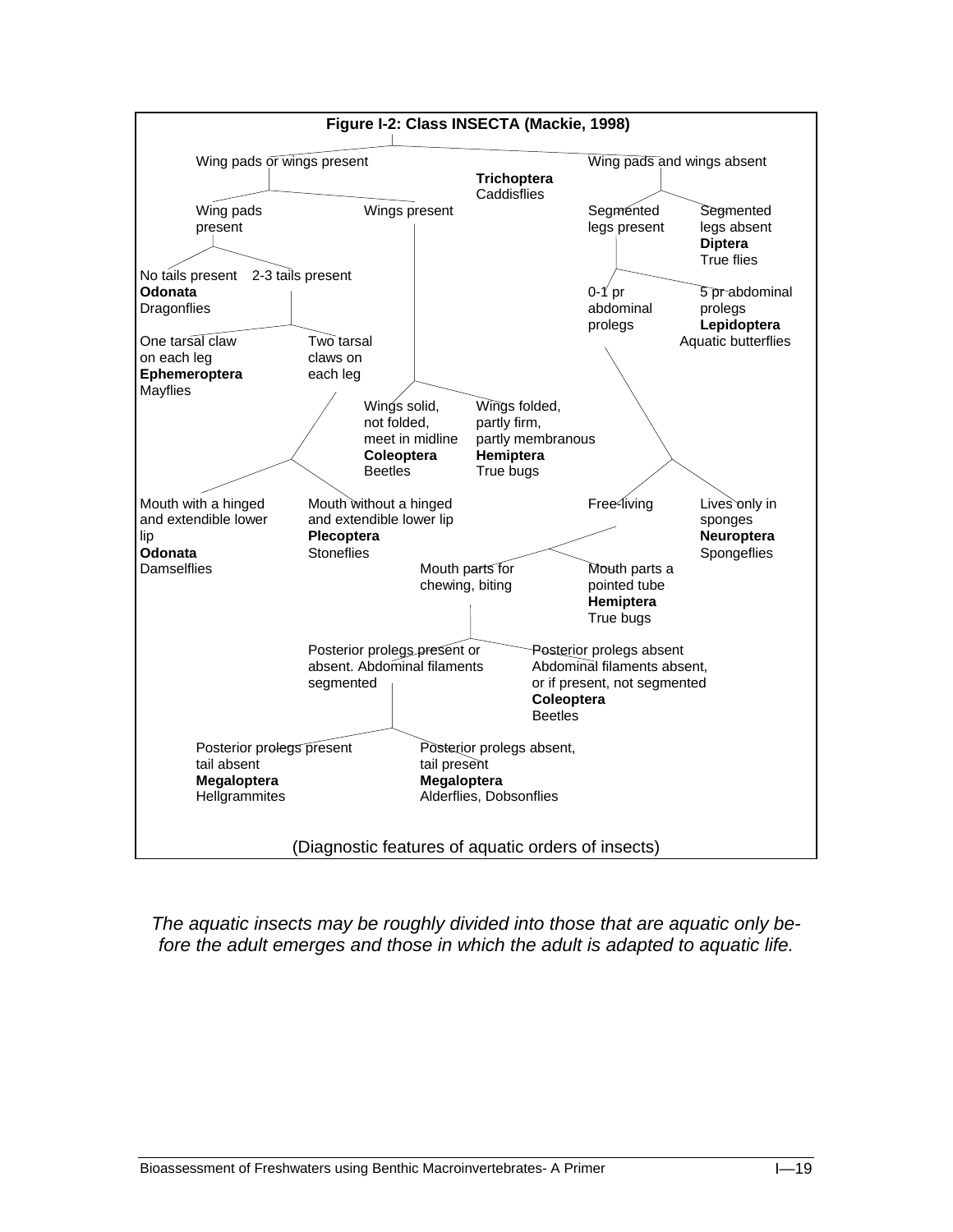# **Insects of Inland Waters: Lower Insects Aquatic Only in Their Juvenile Stages**

In this category are the members of all the orders that are aquatic only in their immature stages and often have tracheal gills. They are almost always denizens of quite shallow water except for the Diptera.

 **Superphylum Arthropoda, Phylum Entoma, Subphylum Uniramia, Superclass Hexapoda, Class Insecta, Subclass Ptilota, Infraclass Palaeopterygota (Williams & Feltmate, 1992)** 

 **Order Ephemeroptera (Mayflies) (Chapter III)** 

 **Order Odonata (Dragonflies and Damselflies) (Chapter IV)** 

 **Superphylum Arthropoda, Phylum Entoma, Subphylum Uniramia, Superclass Hexapoda, Class Insecta, Subclass Ptilota, Infraclass Neopterygota (Williams & Feltmate, 1992)** 

 **Order Plecoptera (Stoneflies) (Chapter V)** 

 **Order Trichoptera (Caddisflies) (Chapter VII)** 

 **Order Lepidoptera (Butterflies and moths) (Chapter VIII)** 

 **Order Megaloptera (Alderflies, Dobsonflies, Fishflies) (Chapter X)** 

 **Order Neuroptera (Spongillaflies) (Chapter XI)** 

 **Order Diptera (Two-winged or "true flies") (Flies, Mosquitoes, Midges) (Chapter XII)** 

 **Families Chironomidae (true midges)- (Chapter XIII), Culicidae (mosquitoes)- (Chapter XIV), Tipulidae (crane flies)- (Chapter XV), Simuliidae (black flies)- (Chapter XVI), and Chaoboridae (phantom midges)- (Chapter XVII)** 

 **Order Orthoptera and Grylloptera (Grasshoppers, Crickets) (Chapter XIX)** 

 **Superphylum Arthropoda, Phylum Entoma, Subphylum Uniramia, Superclass Hexapoda (Williams & Feltmate, 1992)** 

 **Class Collembola (Springtails) (ChapterXVIII)**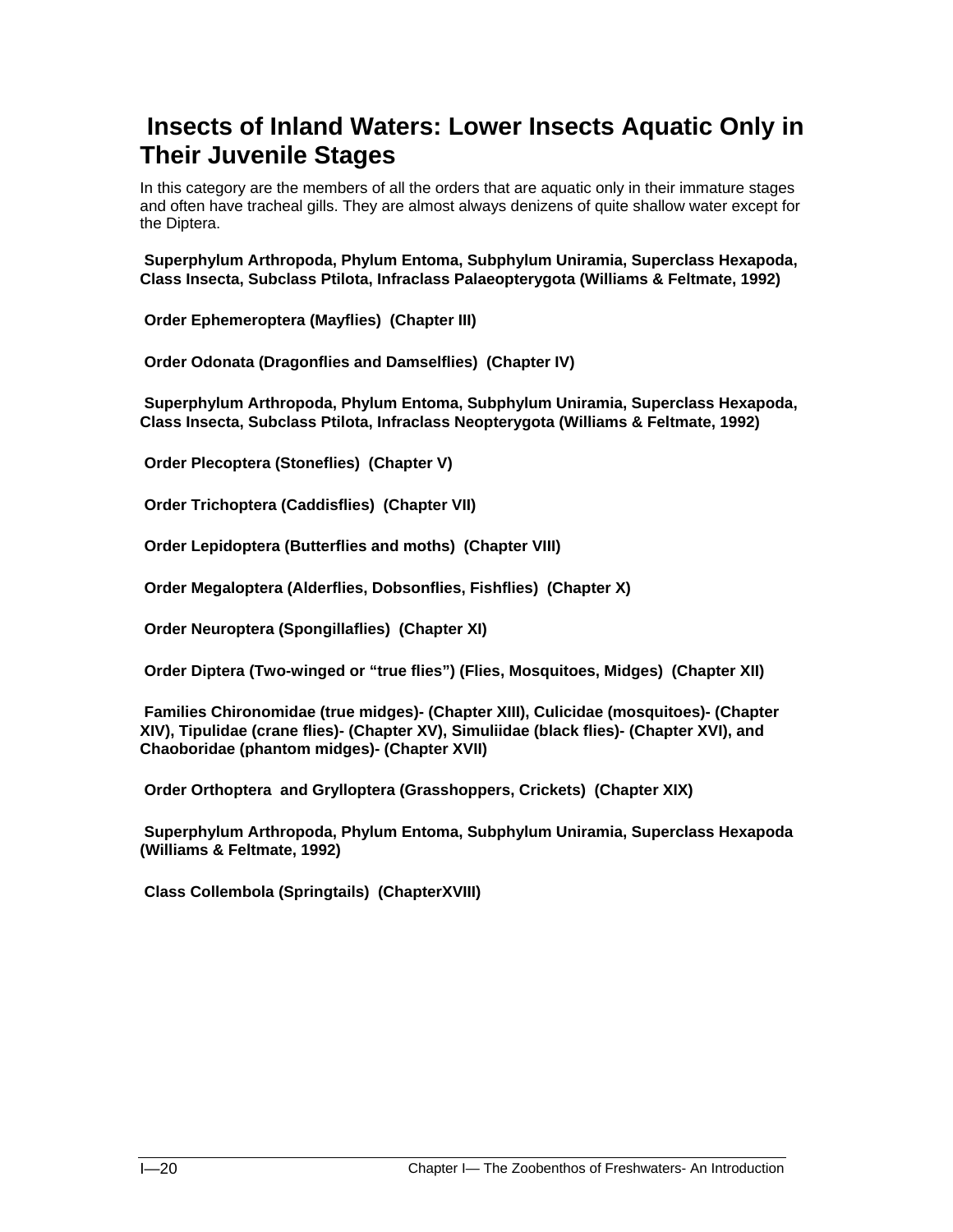# **Insects of Inland Waters: Orders Having Aquatic Adults**

This group contains the Coleoptera, the fully aquatic Hemiptera, and a very few members of the orthopteroid ordes- that are aquatic as adults but very rarely descend below a few meters; no gills are ever present in the adults. A limited number of Orthoptera and Blattaria can swim, usually as a method either of avoiding predators or sometimes of crossing rivers or even arms of the sea in migration. A few Hymenoptera, mostly egg parasites, have become aquatic and may swim as adults using their wings.

### **Superphylum Arthropoda, Phylum Entoma, Subphylum Uniramia, Superclass Hexapoda, Class Insecta, Subclass Ptilota, Infraclass Neopterygota (Williams & Feltmate, 1992)**

## **Order Hemiptera (Water bugs) (Chapter VI)**

• **Heteroptera** and the **Homoptera** (the "true" bugs)

## **Order Coleoptera (Beetles) (Chapter IX)**

• **Elmidae** (Riffle Beetle), **Psephenidae** (Water Penny), and **Gyrinidae** (Whirligig Beetle)

 **Order Hymenoptera (Aquatic wasps, etc.) (Chapter XX)**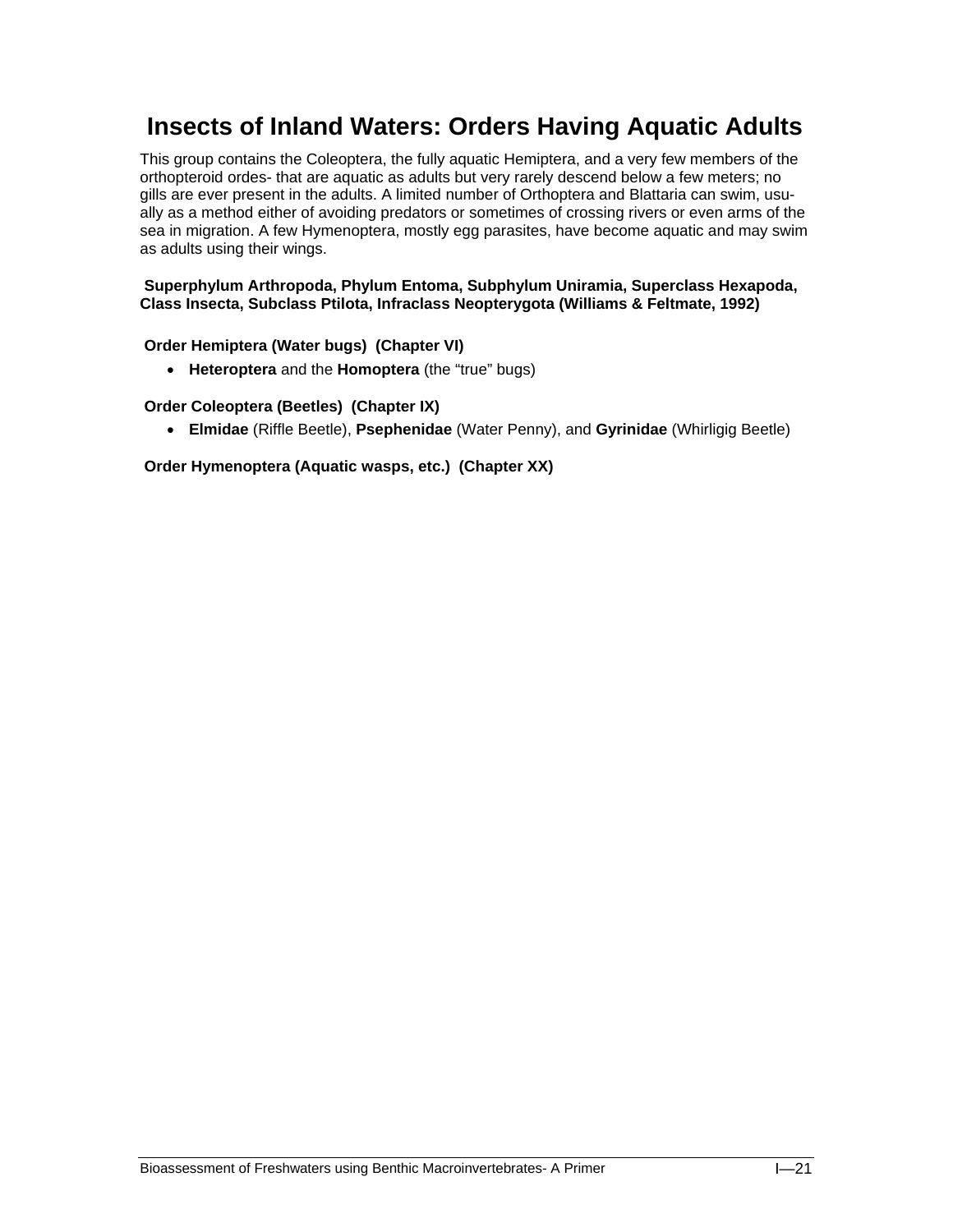# **Other Benthic Macroinvertebrates**

 **Superphylum Arthropoda, Phylum Entoma, Subphylum Chelicerata, Class Arachnida, Subclass Acari, Order Acariformes Suborder Prostigmata (= suborder Trombidiformes, = suborder Actinedida), Cohort Parasitengona (Williams & Feltmate, 1992; Peckarsky et al., 1990)** 

 **Subcohort Hydrachnidia (True water mites) (Chapter XXI)** 

 **Superphylum Arthropoda, Phylum Entoma (Williams & Feltmate, 1992; Thorp & Covich, 1991), Subphylum Crustacea (Chapter XXII)** 

 **Class Malacostraca, Subclass Eumalacostraca** 

 **Superorder Peracarida, Order Amphipoda (Scuds) and Order Isopoda (Sowbugs) (Chapter XXII)** 

 **Superorder Eucarida, Order Decapoda (Shrimps, Crabs, etc.), Order Mysidacea (Opossum Shrimps)** 

 **Class Ostracoda** 

• **Order Podocopa (Seed Shrimp)**

 **Class Branchiopoda** 

- **Order Anostraca (Fairy Shrimp)**
- **Order Conchostraca (Clam Shrimp)**
- **Order Cladocera (Water Fleas) (Chapter XXII)**

 **Class Maxillopoda, Subclass Copepoda (Copepods) (Chapter XXII)** 

- **Order Calanoida**
- **Order Cyclopoida**
- **Order Harpacticoida**
- **Order Caligoida**
- **Order Lernaeopodoida**

**Class, Maxillopoda, Subclass Branchiura, Order Arguloida (Fish lice) (Chapter XXII)**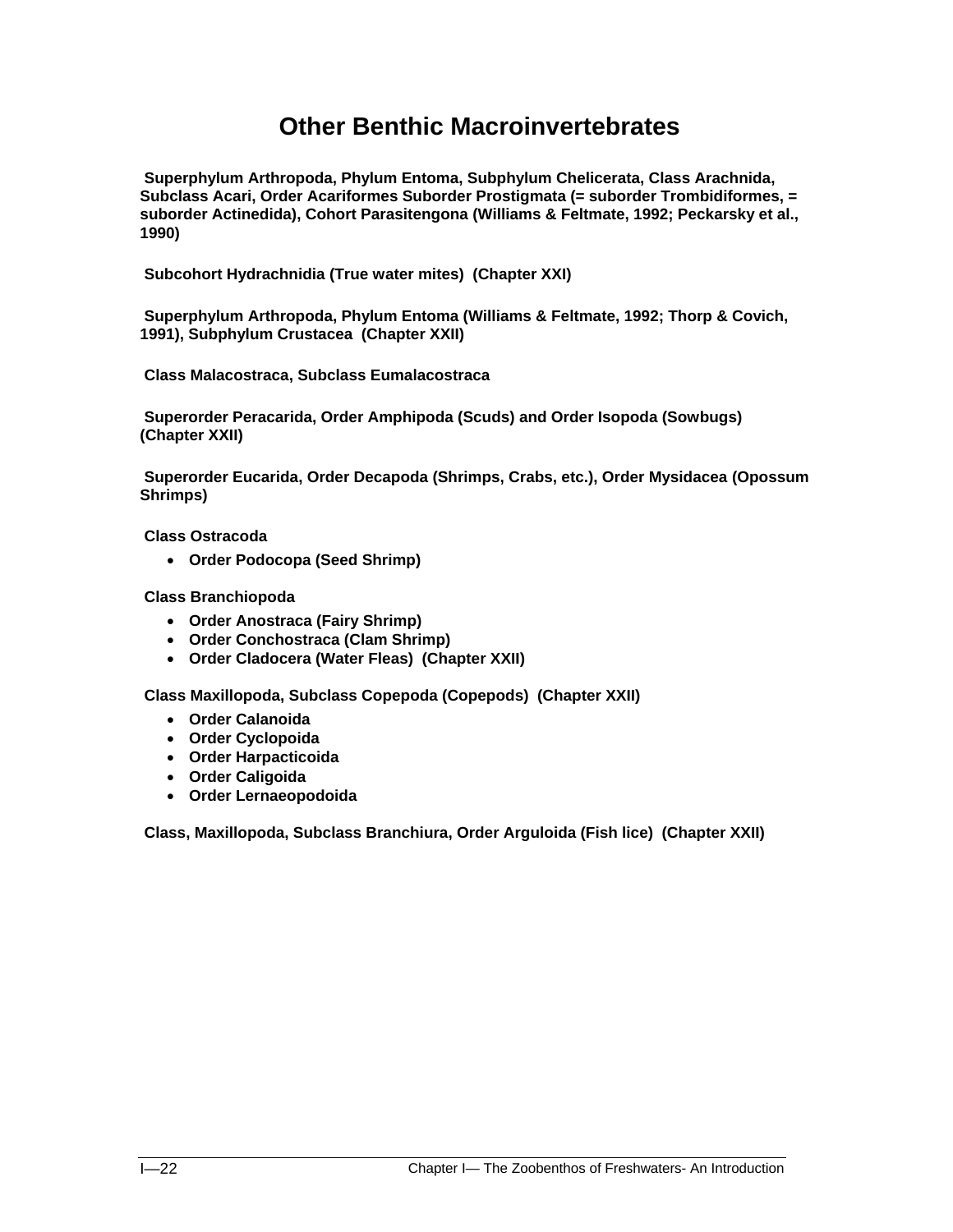### **Phylum Mollusca**

Freshwater mollusks have a soft body and the adults have a hard shell composed of calcium carbonate. Both clams (including mussels) and snails (including limpets) are included in this group. The molluscan fauna of the northeastern United States contains about 135 species distributed among 13 families. The fauna can be divided into five groups: the prosobranch and pulmonate snails and the corbiculid, sphaeriid, and unionacean clams.

 **Class Gastropoda (Snails and Limpets) (Chapter XXIII)** 

 **Class Bivalvia (Clams and Mussels) (Chapter XXIV)** 

 **Phylum Annelida (True Worms)** 

 **Class Oligochaeta (Aquatic Earthworms) (Chapter XXV)** 

 **Class Hirudinea (Leeches and Bloodsuckers) (Chapter XXVI)** 

 **Class Polychaeta (Freshwater Tube Worms)** 

 **Phylum Platyhelminthes (The Flatworms), Class Turbellaria (Flatworms or Planarians/Dugesia) (Chapter XXVII)** 

 **Phylum Nematoda (The Roundworms)** 

 **Phylum Nematomorpha (The Horsehair Worms or Gordian Worms)** 

 **Phylum Bryozoa (The Moss Animals)** 

 **Phylum Cnidaria (The Freshwater Jellyfish and Hydras), Class Hydrozoa (Hydroids and Jellyfish)** 

 **Phylum Porifera (The freshwater sponges)** 

 **Phylum Protozoa**